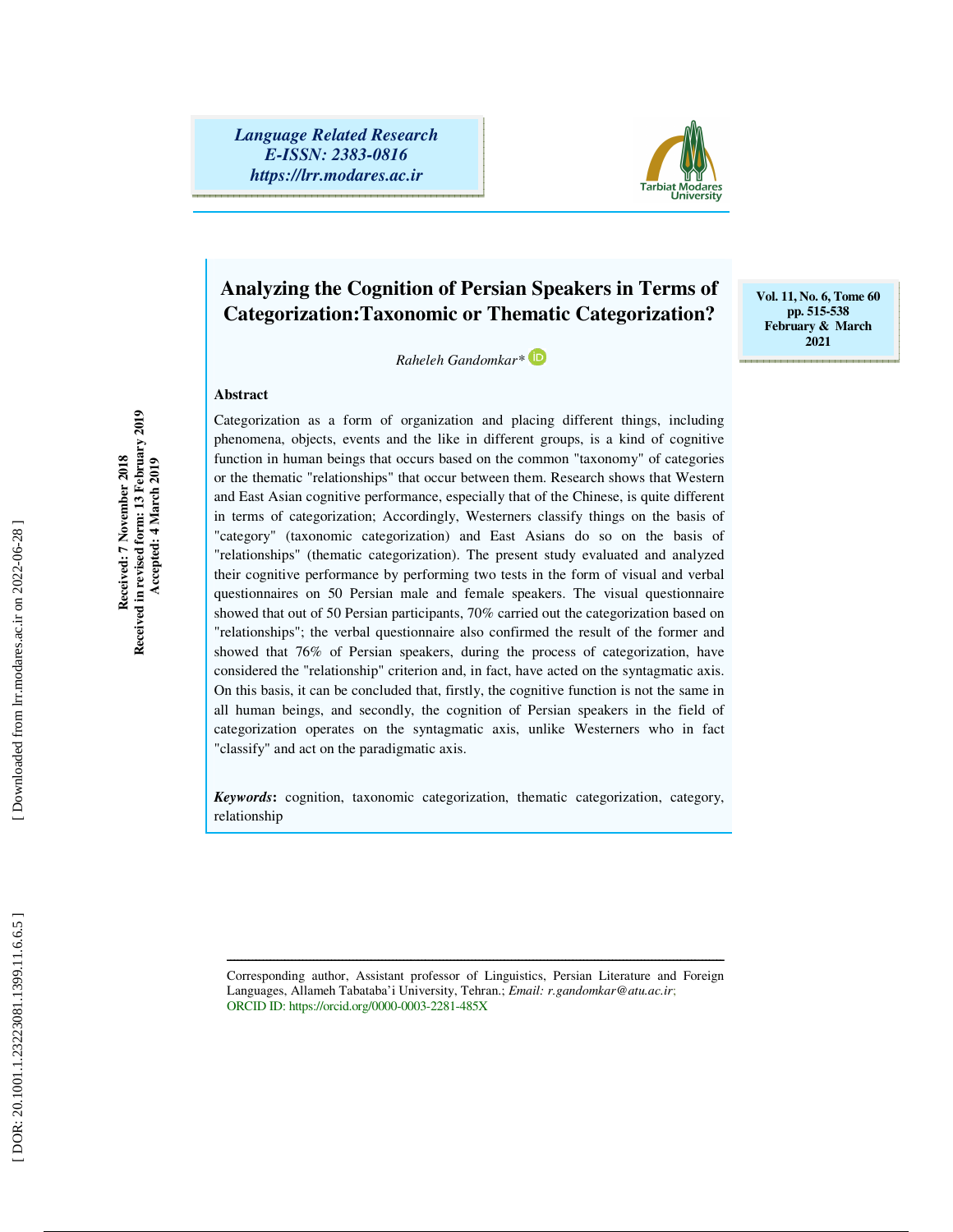*Language Related Research 11(6), (February & March, 2021) 515-538*

## **1. Introduction**

Categorization is a mental function by which the brain classifies and organizes various objects, instances, events, and entities in general. This cognitive operation is based on the structure of human knowledge of the world around and is one of the most fundamental cognitive phenomena. The question is whether all human beings enjoy the same cognitive functions due to having knowledge and living in a single world. Research on categorization shows that, for example, American students primarily classify by category, but categorization among East Asians, especially the Chinese, Koreans, and Japanese, deal with categorization differently and in terms of "relationships". The issue in the present study is to identify which of the two criteria, that is category or relationship, is utilized by Persian speakers for the aim of classification.

#### **2. Literature Review**

Smiley and Brown (1979) have shown in an article that American students categorize primarily according to taxonomic similarity; in other words, the **y** classify based on categories (Smiley & Brown, 1979: 249-257).

Markman and Hutchinson (1984) believe that the natural way of perceiving, categorizing, and organizing the world is relational and thematic, but that children gradually, as they grow older, direct their attention to categorical relationships (Markman & Hutchinson, 1984: 4).

Numerous researchers have also addressed the issue of distinguishing between the cognitive functions of Westerners (European Americans) and Easterners (East Asia, especially China, Korea, and Japan) and have shown that from different cognitive perspectives, there are fundamental differences between these two groups (Ji et al., 2000; Nisbett et al., 2001; Nisbett, 2003). A portion of the different ways of thinking of humans have cultural origins and affect the judgment of individuals and their decision-makings (Ji et al., 2004; Ji & Yap, 2016).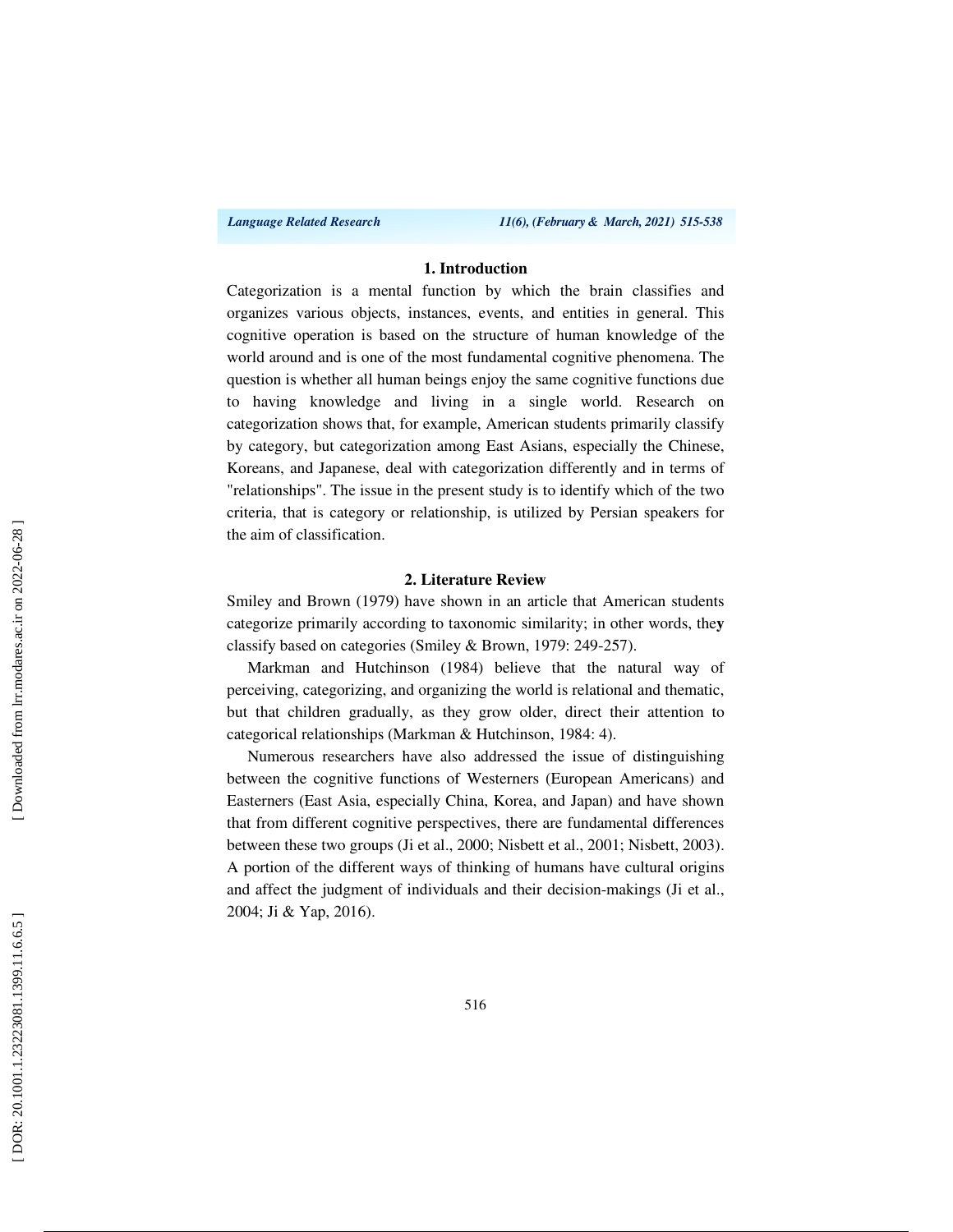*Analyzing the Cognition …* **Raheleh Gandomkar** *Raheleh Gandomkar Raheleh Gandomkar* **<b>***Raheleh Gandomkar* 

## **3. Methodology**

The present research has been conducted in a quantitative and descriptive approach through two visual and verbal questionnaires. This test was previously performed on a number of American and Chinese children by Liang-hwang Chiu, a developmental psychologist, and was later performed on American, Chinese and Taiwanese students at the University of Michigan students by Li-jun Ji, Zhiyong Zhang, and Richard Nisbett. In the present study, 50 Persian-speaking male and female students (25 females and 25 males) in the Master's Program of Linguistics within the age range of 23 to 50 years residing in Tehran participated in the research.

## **4. Results**

Examination of the visual questionnaire showed that Persian speakers categorize differently from English speakers. Of the 50 male and female participants, 35 categorized both images 1 and 2 in terms of "relationship." 7 people categorized both images according to the type of "category". In one of the pictures, 8 people considered the relationship component for categorization, and in another, category or taxonomy was their criterion for categorization. In fact, most Persian speakers performed similarly to the Chinese and Korean participants in terms of visual categorization. The answers provided to the verbal questionnaire confirmed the results obtained from the visual questionnaire.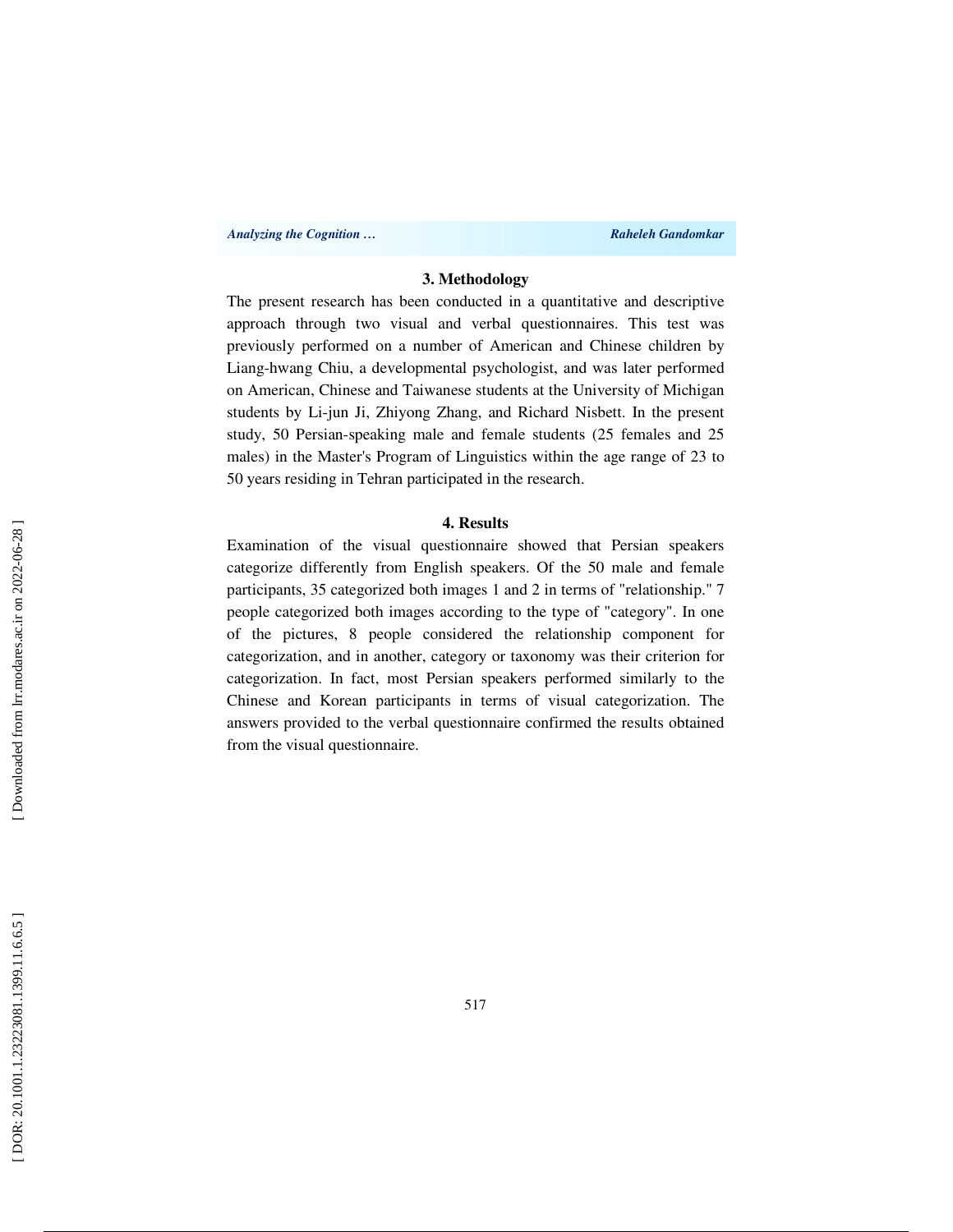### **Figure 1**

*Thematic categorization versus taxonomic categorization of Persian speakers in response to the visual questionnaire*



## **Figure 2**

*Thematic categorization versus taxonomic categorization of Persian speakers in response to the verbal questionnaire* 



#### **5. Discussion**

The predominant tendency of Persian speakers to categorize according to "theme" and, in other words, to consider a kind of "relationship" between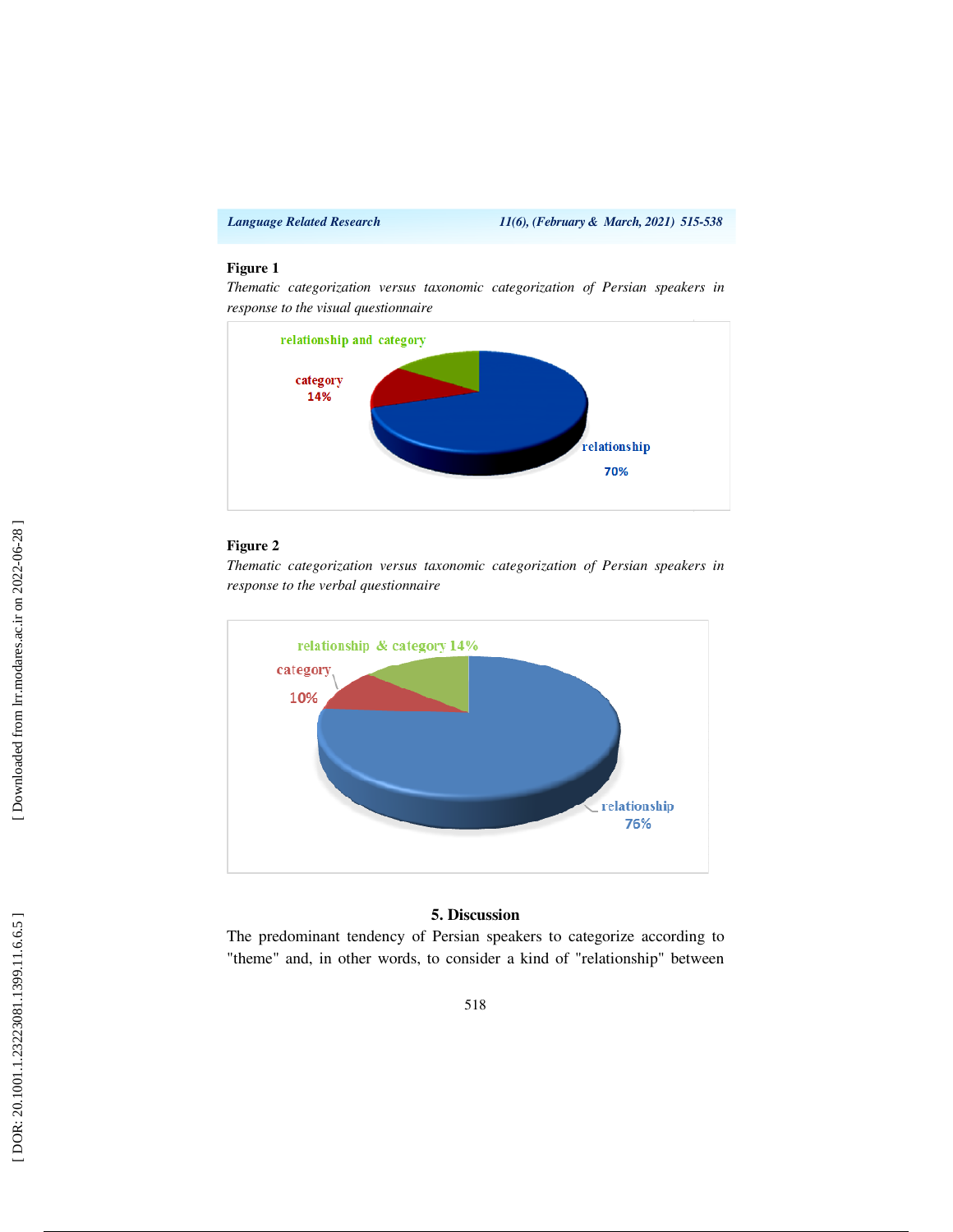phenomena or things; 70% of Persian speakers categorized based on relation, 14% according to category, and 16% by both the relationships and categories. This dominant tendency in thematic categorization can also be seen through the answers given to the verbal questionnaire. Out of a total of 50 participants, 38 people categorized according to "relationship", 5 people according to "category" and 7 people performed with a combination of relationships and categories. Among those who categorized entities with a combination of criteria that is, considering both the relationship and category, there was also a predominant tendency toward the criterion of "relationship"; this means that most participants preferred thematic classification to categorical classification, and, for example, out of ten questions, most participants classified 7 questions based on thematic relevance and only 3 questions according to taxonomic similarity.

## **6. Conclusion**

Numerous studies have shown that Westerners categorize according to the similarity of taxonomic features between two things, and East Asians conduct the same action according to thematic categorization and according to the relationship between the two entities. Examining this issue not only shows that cognition is not the same in all human beings, but can also be helpful in studying the cognitive function in language-related issues. Accordingly, people who categorize by theme or relationship actually act on the hypothetical syntagmatic axis, and those who categorize by taxonomy or the similarity of characteristics carry out linguistic classification based on the hypothetical paradigmatic axis. The results of the tests performed in this study show that among Persian speakers, the dominant tendency in categorization is to consider the criterion of "relationships". It seems that Persian speakers pay more attention to the proximity of entities than the similarity and possible paradigm among them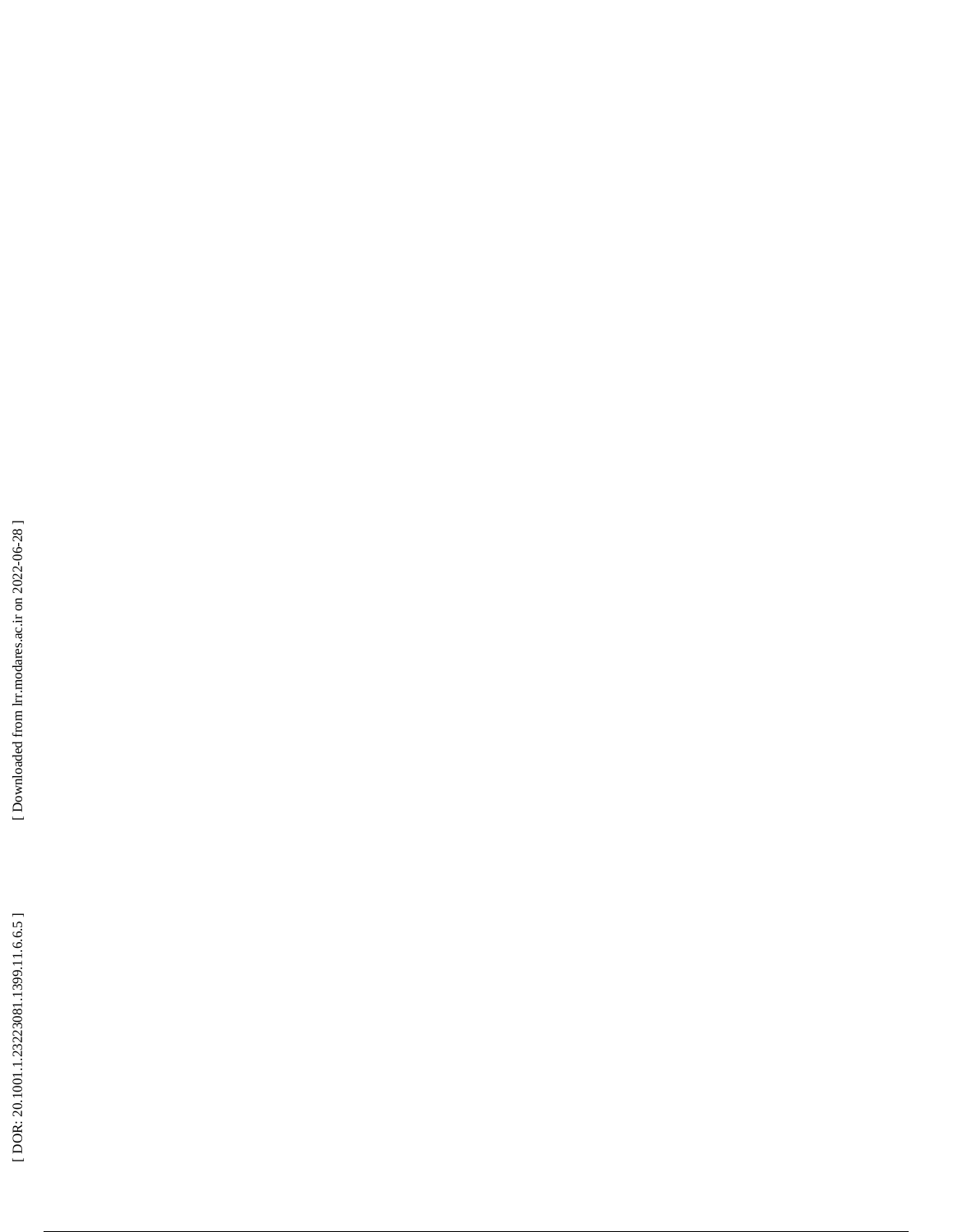

تحليل شناخت سخنگويان فارسيزبان در قالب مقولهبندي؛ مقولهبندي ردهاي يا موضوعي؟

## راحله گندمكار \*

استاديار گروه زبانشناسي، دانشكد ة ادبيات و زبانهاي خارجي، دانشگاه علامه طباطبائي، تهران، ايران.

دريافت: 16/ 08/ 97 پذيرش: 13/ 12/ 97

### چكيده

مقولهبندي بهمثابة سازمانبندي و قرار دادن چيزهاي گوناگون، اعم از پديدههـا، اشـيا، رخـدادها و جـز ان در گروههای مختلف، نوعی عملکرد شناختی در انسان است که بر حسب «ردهٔ» مشترک مقولههـا یـا «روابط» موضوعی میان انها صورت میگیرد. پژوهشهـای انجـامشـده نشــان مـیدهنـد کـه عملکـرد شناخت غربيها و آسياييهاي شرقي بهويژه چينيها در باب مقولهبندي كـاملاً متفـاوت اسـت؛ بـر ايـن اساس، غربـيهـا بـر مبنـاي «مقولــه» (مقولــهبنـدي ردهاي) و اســياييهـاي شــرقي بـر حسـب «رابطــه» (مقولهبندي موضوعي) به دستهبندي چيزها ميپردازند. پژوهش حاضـر بـا انجـام دو آزمـون در قالـب پرسشنامههاي تصويري و زباني درمورد 50 سخنگوي خانم و آقاي فارسيزبان به ارزيـابي و تحليـل عملكرد شناخت آنان پرداخته است. پرسشنامة تصويري نشان ميدهد كه از مجمـوع 50 شـركت كننـدة فارسـیزبان، ۷۰ درصد مقولهبندی را بر مبنای «رابطه» انجـام دادهانـد؛ پرســشنامــهٔ زبـانی نیـز نتیجـهٔ آزمون تصويري را تأييد ميكند و نشاندهندة آن است كـه 76 درصـد از سـخنگويان فارسـي زبـان در جريان مقولهبندي، معيار را« بطه» را درنظر گرفتهاند و درواقع، روي محور همنشيني عمل كـرده انـد. بـر اين اساس، ميتوان چنين نتيجهگيري كرد كه اولاً عملكرد شناخت در تمامي انسـان هـا يكسـان نيسـت و ثانياً شناخت فارسيزبانان در زمينة مقولهبندي روي محور همنشيني عمل ميكند، برخلاف غربيها كـه در جريان مقولهبندی، درواقع دست به «ردهبندی» میزنند و روی محور جانشینی عمل میکنند.

ــــــــــــــــــــــــــــــــــــــــــــــــــــــــــــــــــــــــــــــــــــــــــــــــــــــــــــــــــــــــــــــــــــــــــ

واژههاي كليدي: شناخت، مقولهبندي ردهاي، مقولهبندي موضوعي، مقوله، رابطه.

E-mail: r.gandomkar@atu.ac.ir :مقاله مسئول نويسندة\*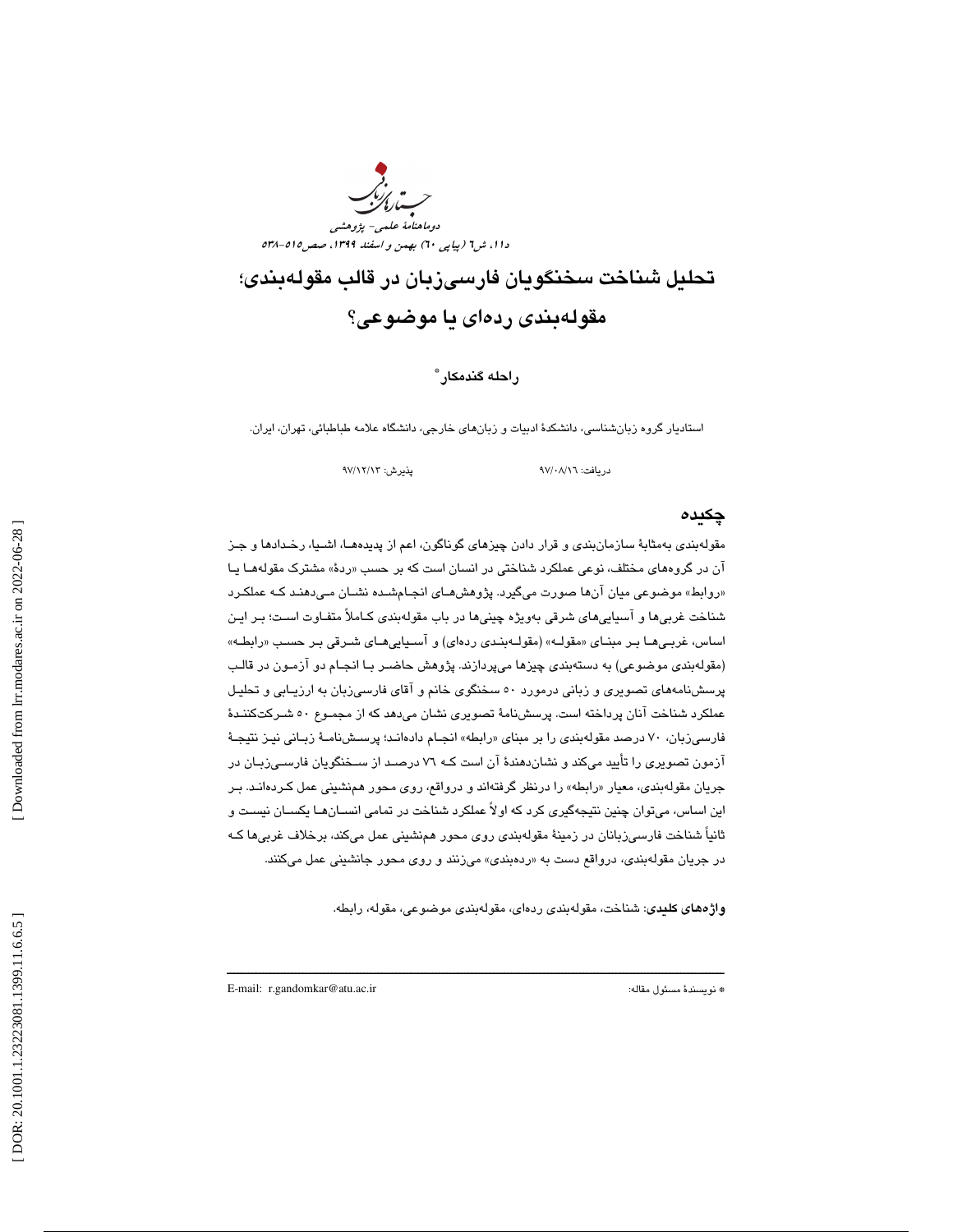## 1. مقدمه

مقولهبندي 1 عملكردي ذهني است كه مغز بهواسطة آن اشيا، مصاديق، رخدادها و بهطور كلـي چيزهاي گوناگون را طبقهبندي و سازمانبندي ميكند. اين عمليات شناختي، بر مبناي ساختار دانش انسان از جهان پيرامونش رخ ميدهد و يكي از بنياديترين پديدههاي شـناختي اسـت و به اين ترتيب، از جمله مهمترين مسائلي محسوب ميشود كه در علـوم شـناختي امكـان طـرح مييابد. علم شناختي بـا انـواع دانشـي سـروكار دارد كـه زيربنـاي شـناخت انسـان را شـكل ميدهند و از اين منظر، به جزئيات فرايندهاي شناختي انسان و الگوسـازي در بـاب چگـونگي پردازش اين فرايندها نيز ميپردازد (2 :Cohen & Lefebvre, 2005).

مسئله بر سر اين است كه آيا تمامي انسانها بهدليل داشتن شناخت، و زنـدگي در جهـاني واحد، از عملكردهاي شناختي يكسان و مشابهي بهره ميبرند يا خير؟ در سنت فكـري غربـي، از فیلسوفان تجربی بریتانیایی نظیر هیوم'، لاک'، و میل<sup>؛</sup> گرفته تا دانشــمندان علــوم شــناختی معاصر، باور كلي اين است كه اولاً تمامي انسانهـا از فراينـدهاي شـناختي بنيـادين يكسـاني برخوردارند؛ در چنـين سـنتي، چوپانـان، شـكارچيان، و مهندسـان شـركت هـاي رايانـه اي از ابزارهاي واحدي براي درك، حافظه، تحليل علّي، مقولهبنـدي و اسـتنتاج بهـره مـي برنـد؛ ثانيـاً تفاوت كساني كه بهدليل اختلاف فرهنگ داراي باورهاي متفاوتانـد بـه ايـن دليـل نيسـت كـه فرايندهاي شناختي متفاوتي دارند، بلكه يا به سبب آن است كه در معرض جنبههاي گونـاگون جهان قرار گرفتهاند، و يا اينكه چيزهاي گوناگوني آموختهاند (xiv 2003: ,Nisbett(. در ايـن ميان، چنين بهنظر ميرسد كه تفاوتهاي اساسي و مهمي در ماهيت انديشة انسـان هـا وجـود دارد و مقولهبندي بهمثابة يكي از اساسيترين فرايندهاي ذهني نشـان مـي دهـد كـه بـرخلاف آراي دانشمندان شناختي، شـناخت انسـان در همـه جـا يكسـان و مشـابه نيسـت ( ,Nisbett 2003). پژوهشهاي انجامشده در باب مقولهبندي نشان ميدهد كه براي نمونـه، دانشـجويا ن Smiley & ) امریکایی در وهلهٔ نخسـت، طبقــهبنـدی را بـر حسـب «مقولــه» انجــام مــیدهنـد 1979 ,Brown(؛ اين در شرايطي است كه مقولهبندي در ميان آسـيايي هـاي شـرقي بـه ويـژه  $\operatorname{Peng} \ \&$  ) کرهای ها و ژاپنی ها بر حسب «رابطه» و بهشکلی متفاوت صورت میپذیرد مطـرح مسـئلة .)Nisbett, 2000; Nisbett et al., 2001; Nisbett, 2003; Ji et al., 2004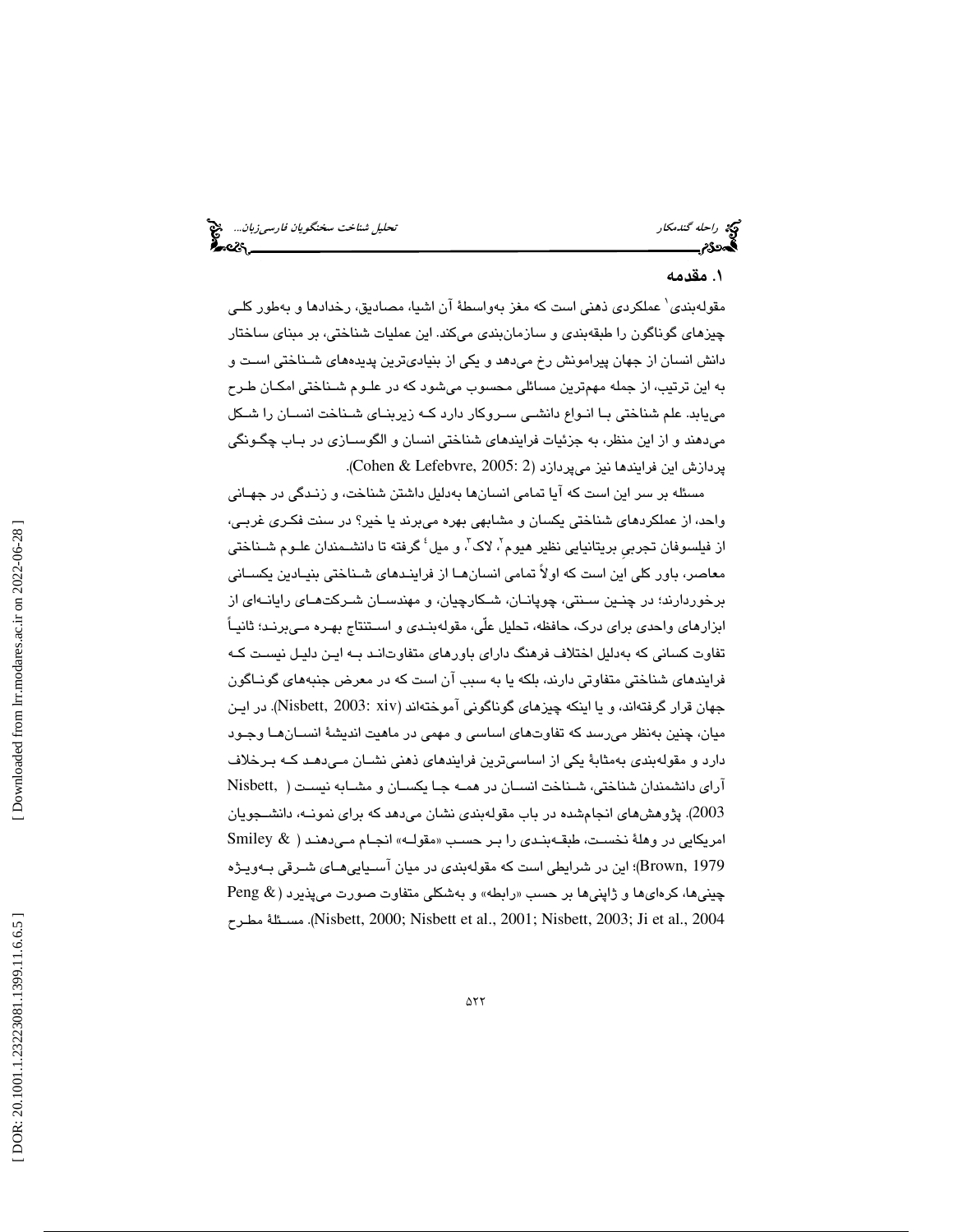در پژوهش حاضر اين است كه فارسيزبانان در اين ميان، بر حسـب كـدام يـك از معيارهـاي «مقوله» یا «رابطه» دست به مقولهبندی میزنند. به عبارت دیگر، هدف از این پژوهش ان است كه معلوم كنيم، مقولهبندي در ميان فارسـيزبانان از نوع «رابطهاي» و مشابه عملكرد شـنـاخت اسپايي *ه*اي شرقي يا از نوع «ردهاي» و مشابه عملكرد شناخت امريكايي *هــاي ار*وپـايي اسـت. دستاورد اين ارزيابي به ما كمك ميكند درنهايـت مشـخص كنـيم كـه آيـا فارسـي زبانـان در جريان مقولهبندي، روي محور فرضي همنشيني عمل ميكنند يا روي محور جانشـيني؛ يعنـي واحدها را بر حسب روابط موضوعي كه با هم دارند در كنار هم و در تركيب با يكـديگر قـرار ميدهند يا بر حسب انتخاب، آنها را برميگزينند و با توجـه بـه مشـابهت واحـدها و شـباهت ويژگيهاي آنها عمل ميكنند. اين پژوهش ميتواند گامي در راستاي شـفاف سـازي عملكـرد شناخت در انسانها و پاسخگوي پرسشهايي در باب چرايي و ماهيـت مسـائلي باشـد كـه از سوي غربيها مطرح ميشود و گاه براي شرقيها بهطور كامل يا به گونهاي يكسان و مشـابه امكان تعبير نمييابد و برعكس.

پژوهش حاضر در قالب شش بخش ارائه شده است. پس از مقدمه، ابتدا به معرفي پيشـينة مطالعه در باب مقولهبندي و شناخت ميپردازيم و در بخش سوم، به بررسي مهمترين مفاهيم مطرح در اين مبحث يعني «شناخت» و «مقولهبندي» در قالب «چارچوب نظري و روششناسي پژوهش» خواهيم پرداخت و چگونگي انجام پژوهش را توضيح خواهيم داد. در بخش چهـارم، عملكرد شناخت را در ميان فارسيزبانان با استفاده از نتايج بهدست آمده از پرسشنامههـاي تصويري و زباني تحليل خـواهيم كـرد. در بخـش پـنجم از مباحـث مطـرح شـده نتيجـه گيـري ميكنيم.

گفتني است كه پژوهش حاضر جنبة كمي ندارد، زيرا با الگوگيري كامل از آراي ريچـارد ا. نيسبت و صرفاً براي محك صحت و سقم آن در زبان فارسي به تدوين درآمده است. مسـلماً وضعيت مطلوبتر آن بود كه مجموعة آزمودنيها افزايش يابد و متغيرهـاي بيشـتري مـورد نظر قرار گيرند تا نتايج حاصل بتواند از دقت بيشتري برخوردار شود؛ هرچند هـدف نگارنـده در نوشتة حاضر اين نبوده است. افزون بر اين، بايد به اين نكته نيز توجه داشت كـه نگارنـده كار خود را به ارزيابي ديدگاه ريچارد نيسبت در قالب نظرية زبـان شناسـي شـناختي محـدود كرده و به گونههاي ديگري از انگارههاي شناختي نپرداختـه اسـت. اگـر قـرار مـي بـود چنـين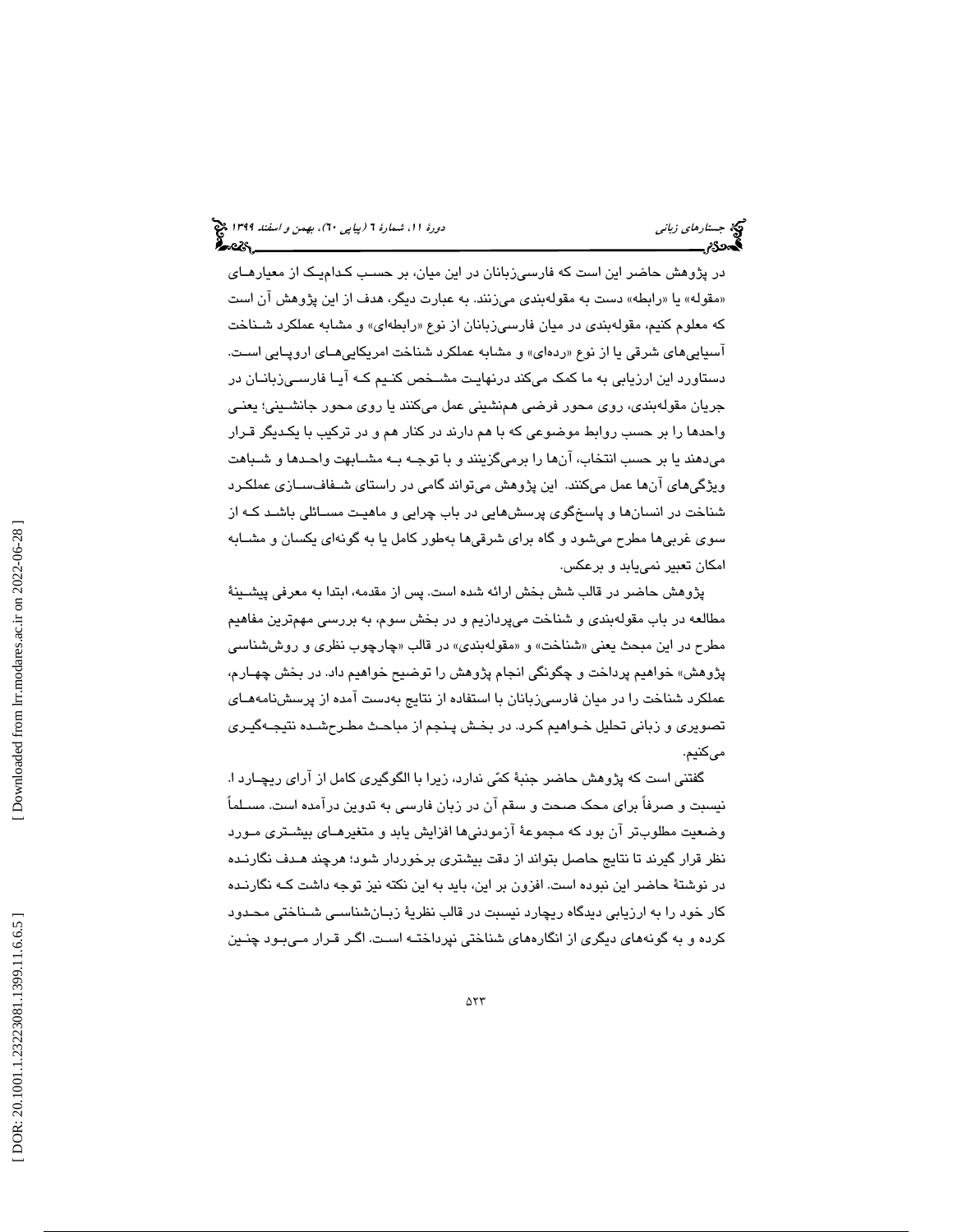شرايطي مدنظر قرار گيرد، مسلماً حجم پژوهش حاضـر از حـد مقالـه اي بـا معيارهـاي مـورد تأييد نگارش مقاله سازگاري نمييافت.

## . پيشينة مطالعات در باب مقولهبندي و شناخت 2

چنين بهنظر ميرسد كه با وجود بررسـي هـاي متعـددي كـه در چـارچوب علـوم شـناختي و زبانشناسي شناختي در طول چند دهه از سوي محققان ايراني صورت گرفتـه (بـراي نمونـه، سبزواري، 1397؛ گشمردي، 1396؛ يگانه و افراشي، 1395؛ گلفام و بهرامي خورشيد، 1388)، پژوهشي انجام نشده است كه به طور خاص به مسئلة عملكرد شناخت در مقولهبندي پرداخته باشد. در اين ميان ميتوان از مقالهاي با عنوان «مقولهبندي و شناخت» نام بـرد كــه نويســنده در آن به بررسي مقولات دستوري، اقسام معني، و مشخصـه هـاي معنـايي پرداختـه و پيونـد مقولهبندي و جسممندي انسان را بررسـي كـرده اسـت (افراشـي، 1393 :5- 19). نويسـندگان سرشـت مقولـهبنـدي؛ اصـول حـاكم بـر مقولـهبنـدي منطقـي، شـباهت خـانوادگي و مقالـة « پيشنمونهاي» نيز ضمن بررسي اجمالي موضوع مقولهبندي در گذر زمان از ارسـطو تـا رش، اعم از مقولهبندي ارسطويي، مقولهبندي بر مبناي شباهت خانوادگي و مقولهبندي شـناختي، و طرح اصول بنيادين هر يك از ديدگاههاي مطـرح شـده در ايـن مـورد، صـرفاً بـه مقولـه بنـدي شناختي با تأكيد بر عنصر پيشنمونه پرداختهانـد (نصـرتي و ركعـي، 1394). بـا وجـود ايـن، مطالعات متعددي از سوي پژوهشگران غيرايراني در باب مقولهبندي و رابطـة آن بـا عملكـرد شناخت و نيز تمايز عملكرد شناخت در ميان انسانهاي مختلف انجام شده است كـه در ادامـه به شاخصترين آنها اشاره خواهيم كرد.

اسمايلي و براون (1979) در مقالهاي نشان دادهاند كه دانشجويان امريكايي در وهلـة اول مقولهبندي را بر حسب تشابه ردهاي انجام ميدهند و به عبارت ديگر، بـا توجـه بـه مقولـه هـا دستهبندي را انجام ميدهند (249-257 1979: ,Brown & Smiley( .

ماركمن و هاچينسون (1984) بر اين باورند كه شيوة طبيعي درك جهـان، مقولـه بنـدي و سازماندهي آن بر حسب رابطه و به شكل موضوعي است، اما كودكان بهتدريج و در جريان رشد، توجهشان به روابط مقولهاي جلب مي شود (4 :Markman & Hutchinson, 1984). پژوهشــگران متعــددي نيــز بــه مســئلهٔ تمــايز ميــان عملكردهــاي شــناختي غربــي هــا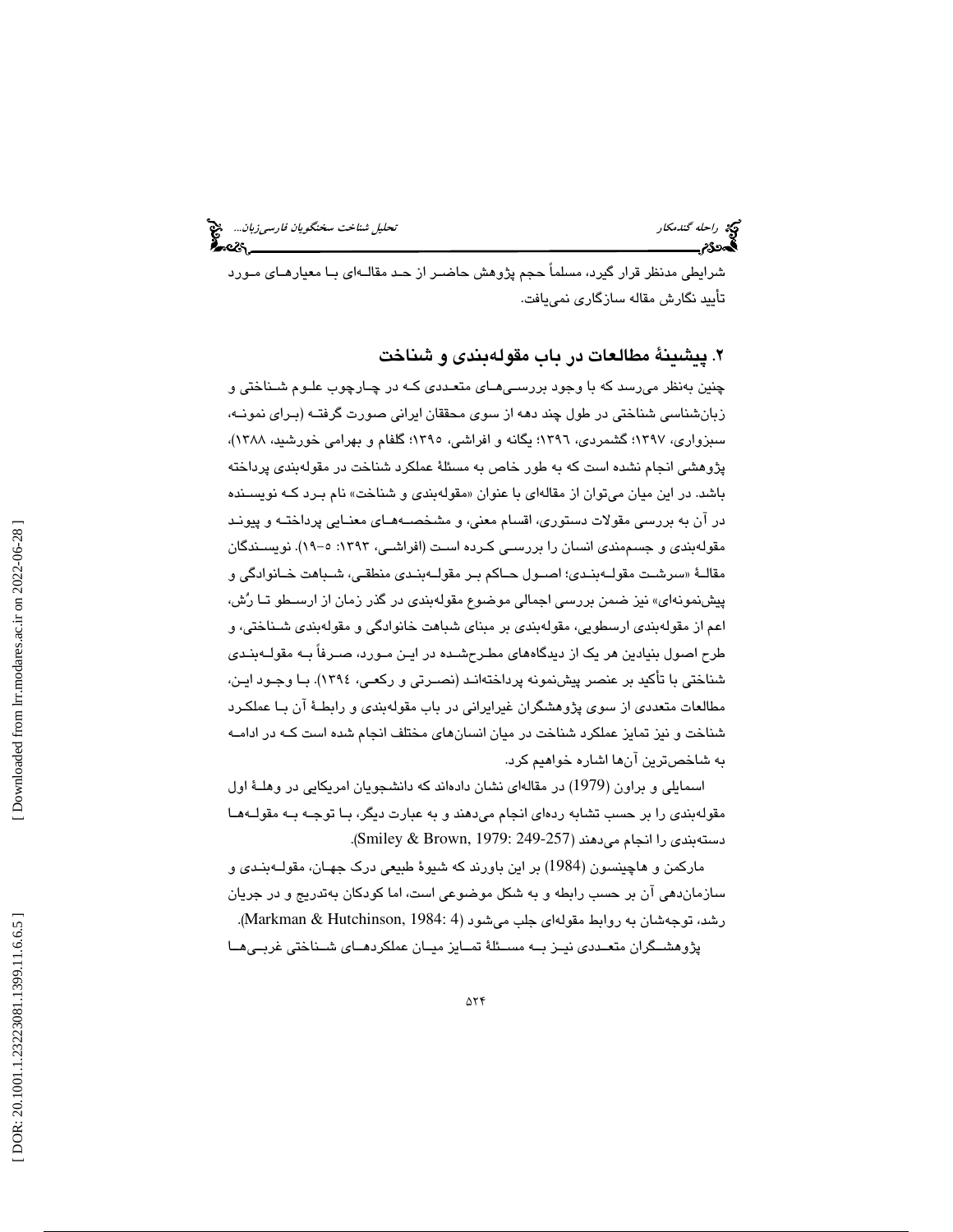(امريكاييهاي اروپايي) و شرقيها (آسياي شرقي به ويژه چين، كره، و ژاپن) پرداخته و نشان دادهاند كه از منظرهاي مختلف شناختي، تفاوتهاي اساسي ميـان ايـن دو گـروه وجـود دارد. برای نمونه، این تمایز را میتوان در نوع «توجه» اسپاییهای شرقی و غربیها ملاحظـه کـرد. اسپايي *ه*اي شرقي همواره به «بافت» و روابط ميـان چيزهـا، اعـم از اشـيا و رخـدادها توجـه میکنند، در صورتی که امریکاییها همواره در حال «بافتزدایی»اند و اشیا یا رخـدادهـا را بــه صورت منفرد و مجزا از بافت درنظر ميگيرند و توصيف ميكنند. به عبارت ديگر، نوع توجـه و تمركز غربيها اساساً معطوف به يك مشخصه يا يك عضـو خـاص از يـك مجموعـه و يـا مقولهاي معين است، بدون اينكه آن چيز را در بطن بافت و زمينة مربوط به آن درنظر بگيرنـد (Ji et al., 2000). افزون بر این، آسیاییهای شرقی همواره به گونهای «کل گرا» و بر حسـب روابط ميان پديدههاي مختلف دست به استدلال ميزنند، در شرايطي كه غربـي هـا و بـه ويـژه آمريكايى۱هاى اروپايى به شيوهاى تحليلـى و «جزءنگـر» اســڌدلال مــىكننـد ( .Nisbett et al 2003 ,Nisbett; 2001(. در پژوهشهاي بعد، به اين مطلب نيز پرداخته شده است كه يكي از عوامل مهم در تمايز عملكرد شناخت ميان انسانهــا، «فرهنـگ» اسـت. بــه عبــارت ديگـر، ايـن پژوهشها نشان ميدهند كه فرهنگ و مؤلفههاي فرهنگي بهشكلي عمده مـي تواننـد بـر توجـه، درك، مقولهبندي، حافظه و ساير فرايندهاي شناختي انسان تأثير بگذارند. بخشي از شيوههاي متفاوت انديشيدن انسانها سرچشمههاي فرهنگي دارد و بر نوع قضاوت افراد و عملكردهـاي .(Ji et al., 2004; Ji & Yap, 2016) ميگذارد تأثير آنها تصميمگيري

## . چارچوب نظري و روششناسي پژوهش 3 1ـ3 . شناخت

شناخت» مفهومي است كه در حوزههاي مختلف، براي افراد مختلف و در زمانهاي گوناگون » تعريــف متفــاوتي داشــته و اساســاً از معنــايي يكســان و مشــابه برخــوردار نبــوده اســت 1 2007: ,Benjafield(. اين اصطلاح بهطور كلي بهمثابة پردازش بازنمايي ) 5 ها تعريف شـده است (10 2007: ,Menary(. چنين مينمايد كه پژوهشگران علوم شناختي بر سر اين مسـئله پردازش شناختي» چيست و ابزارهاي شناخت كدامانـد، اتفـاق نظـر ندارنـد؛ متخصصـان كه « محاسبات<sup>7</sup> كلاسیک، ابزارهای شناختی را نمادهایی درنظر میگیرند که با توجه بـه اینکـه بـر<br>.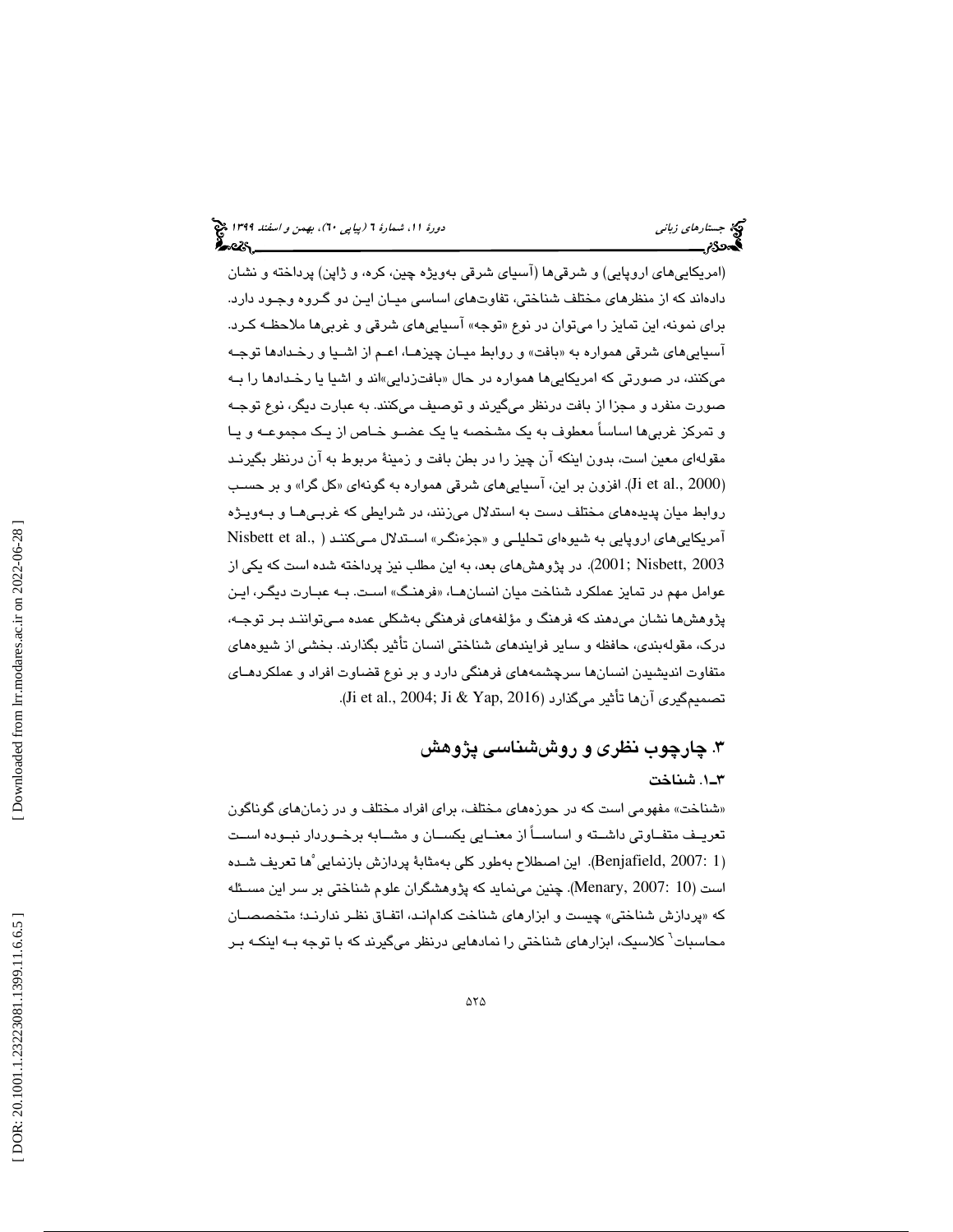اساس چه فرايندي پردازش شدهاند، داراي ويژگـي هـاي صـوري يـا نحـوي انـد ( ,Mentary 13 2007:)، اما پيوندگرايان 7 معتقدند كه ابزارهـاي شـناختي نمـادين نيسـتند، بلكـه الگوهـاي فعالسازياي هستند كـه در رأس شـاخه هـاي يـك شـبكه توزيـع شـده انـد. از منظـر ايشـان، فرايندهاي شناختي را بايد الگوريتمهايي براي گسترش فعالسازي در سراسـر شـبكه قلمـداد كرد (1995 1988, ,Smolensky( . در اين ميان، زبانشناسان شناختي، اين اصطلاح را بـراي آن دسته از نظامهاي حسـي ـ حركتـي بـه كـار مـي برنـد كـه در توانمندسـازي انسـان بـراي مفهومسازي و استدلال مؤثرند (Lakoff & Johnson, 1999: 12).

به طور كلي، اصطلاح «شناختي» داراي دو معنـي بسـيار متفـاوت اسـت كـه گـاه موجـب سرگرداني ميشود و آن مربـوط بـه زمـاني اسـت كـه بـه شـكلي بسـيار متفـاوت در برخـي سنتهای فلسفی مشخص بهکار میرود. در این نگرشها، «شناختی» صرفاً به معنی «ســاخت مفهومي يا گزارهاي» است و عملكردهاي مربوط به اين ساختهـا را دربرمـي گيـرد. در چنـين شرايطي، معني «شناختي» نه از طريق ارجاع به درون ذهن يا بدن فرد بلكه از طريق ارجاع بــه چيزهايي تعيين ميشود كه در جهان بيروناند. به اين ترتيب، بخش اعظم آنچه مـا ناخودآگـاه شناختي درنظر ميگيريم، اساساً از منظر بسياري از فلاسفه، شـناختي بـه حسـاب نمـي آينـد .( Lakoff & Johnson, 1999: 10-12 )

در مجموع در علوم شناختي، اصطلاح «شناختي» در ارتباط با هر نوع عملكرد يــا ســاخت ذهني به كار ميرود كه ميتـوان آن را بـه دقـت مـورد بررسـي قـرار داد. بخـش اعظـم ايـن ساخت ها و عملكردها ناآگاهانه است. به اين ترتيب، پـردازش ديـداري و پـردازش شـنيداري، فعاليتهايي شناختي محسوب ميشوند. مسلماً هيچيك از اين دو عمليات به صـورت آگاهانـه رخ نميدهد، آن هم به اين دليل كه ما تاكنون نتوانستهايم از آن دسـته از فراينـدهاي نـوروني مطلع باشيم كه آگاهانه در پردازش بسيار پيچيدة تجربة ديـداري و شـنيداري دخالـت دارنـد. حافظه و توجه نيز شناختياند؛ از اين منظر، تمامي جنبههـاي انديشـه و زبـان خـواه آگاهانـه باشند و خواه ناآگاهانه شناختي به حساب ميآينـد و بـر ايـن اسـاس، واج شناسـي، دسـتور، نظامهاي مفهومي، واژگان ذهني، عواطف و مفهـوم عملكـرد حركتـي نيـز شـناختي محسـوب ميشوند (10-11 1999: ,Johnson & Lakoff( . به اين ترتيب، شناخت به تمامي جنبـه هـاي 7 آگاهانــه و ناخودآگــاه عملكــرد ذهــن گفتــه مــي شــود و آن دســته از فراينــدهاي ذهنــي را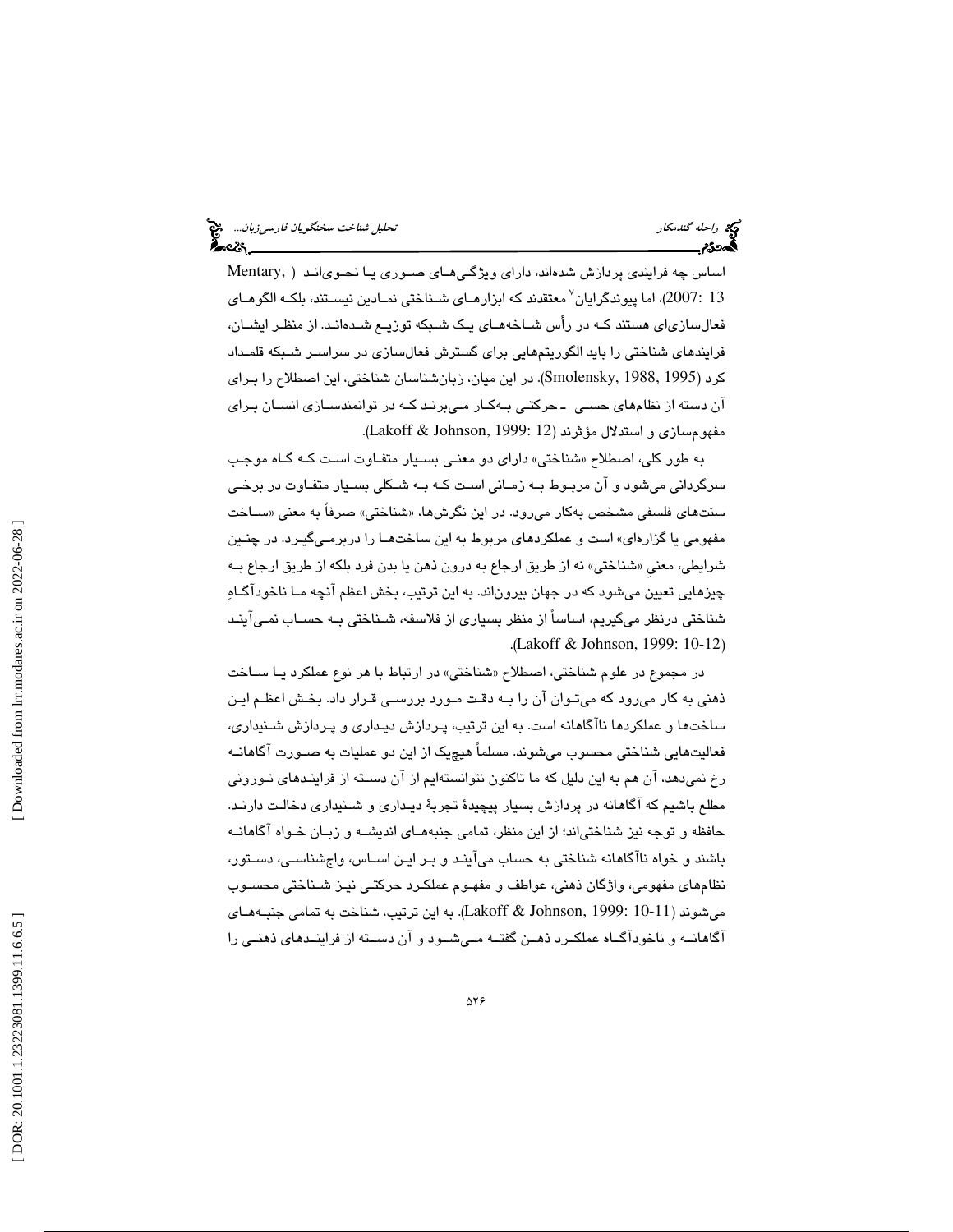دربرميگيرد كه از ادراك مصاديق گرفته تا تصميمگيري و حل مسئله دخالت دارند ( ,Evans 28 :2007). اين همان تعريفـي اسـت كـه در فرهنـگ لغـت انگلي*سـي آكسـفورد* نيـز درمـورد «شناخت» بهمثابهٔ «عملیات یا ظرفیت اگاهی» بهدست داده شده است. این تعریف بـر دو نكتــه تأكيد ميكند؛ نخست آنكه شناخت، عمليات آگاهي يا دانستن اسـت و بـه ايـن ترتيـب، مطالعـة شناخت يعني مطالعة پردازش و به عبارت سادهتر يعني بررسي شيوههايي كه از طريق آنهـا ميتوانيم از چيزهاي مختلف آگاه شويم، و ديگـر آنكـه شـناخت را مـي تـوان بـه مثابـة نـوعي ظرفيت درنظر گرفت. بر اين اساس، ذهن را ميتوان شامل ظرفيتهاي مختلفي تلقـي كـرد كـه<br>فعاليتـهـاي ذهني گوناگون انسـان را بازنمـايي ميكنند؛ بـهـلور خلاصـه، شــنـاخت فراينـد شــكل-گيري دانش و فهم در ذهن به حساب ميآيد. در زبانشناسي شناختي بر پاية آنچـه در علـوم شناختي مطرح است، اصطلاح «شناختي» در غنيترين معنـياش بـراي توصـيف ان دسـته از عملكردها و ساختهاي ذهني بهكار ميرود كه شامل زبان، معني، درك، نظامهاي مفهـومي و استدلال مي شود (10-11 :Lakoff & Johnson, 1999).

#### 2ـ3 . مقولهبندي

چنین به نظر میرسد که مفهوم «مقوله» در تمامی حوزههای علمی به شکل یکسان و واحـدی مورد بررسی قرار نمیگیرد. برخی از پژوهشگران «مقوله» را بهمثابهٔ هدف اصلی پژوهش مد نظر قرار ميدهند و از منظر برخي ديگر، اين فرايندها و سـازوكارهاي مقولـه بنـدي اسـت كـه اهميت دارد (9 2005: ,Lefebvre & Cohen(. نظرية كلاسيك مقولهبندي كه پيشـينة آن بـه آراي ارسطو بازميگردد بر پاية مفروضـاتي اسـتوار بـود كـه بعـدها از سـوي فيلسـوفان و پژوهشگران متعدد و بهويژه محققان علوم شناختي مورد نقـد قـرار گرفـت ( ,Wittgenstein . (1953; Rosch & Mervis, 1975; Lakoff, 1987; Taylor, 1995; Goddard, 2011 از جملة آن مفروضات اين بـود كـه الـف) مقولـه هـا بـر اسـاس مشخصـه هـاي لازم تعريـف ميشوند؛ ب) مشخصهها دوگانياند، يعني يـا از ارزش مثبـت برخوردارنـد و يـا داراي ارزش منفياند كه در اين صورت ديگر وجود ندارنـد؛ ج) مقولـه هـا داراي مرزهـاي مشـخص انـد؛ د) تمامي اعضاي يك مقوله نسبت به هم از ارزش برابر برخوردارنـد. همـان گونـه كـه ملاحظـه میشود، بنیان نظریهٔ کلاسیک مقولهبندی بر مشخصهها استوار اسـت. رُش مفهـوم «شـباهت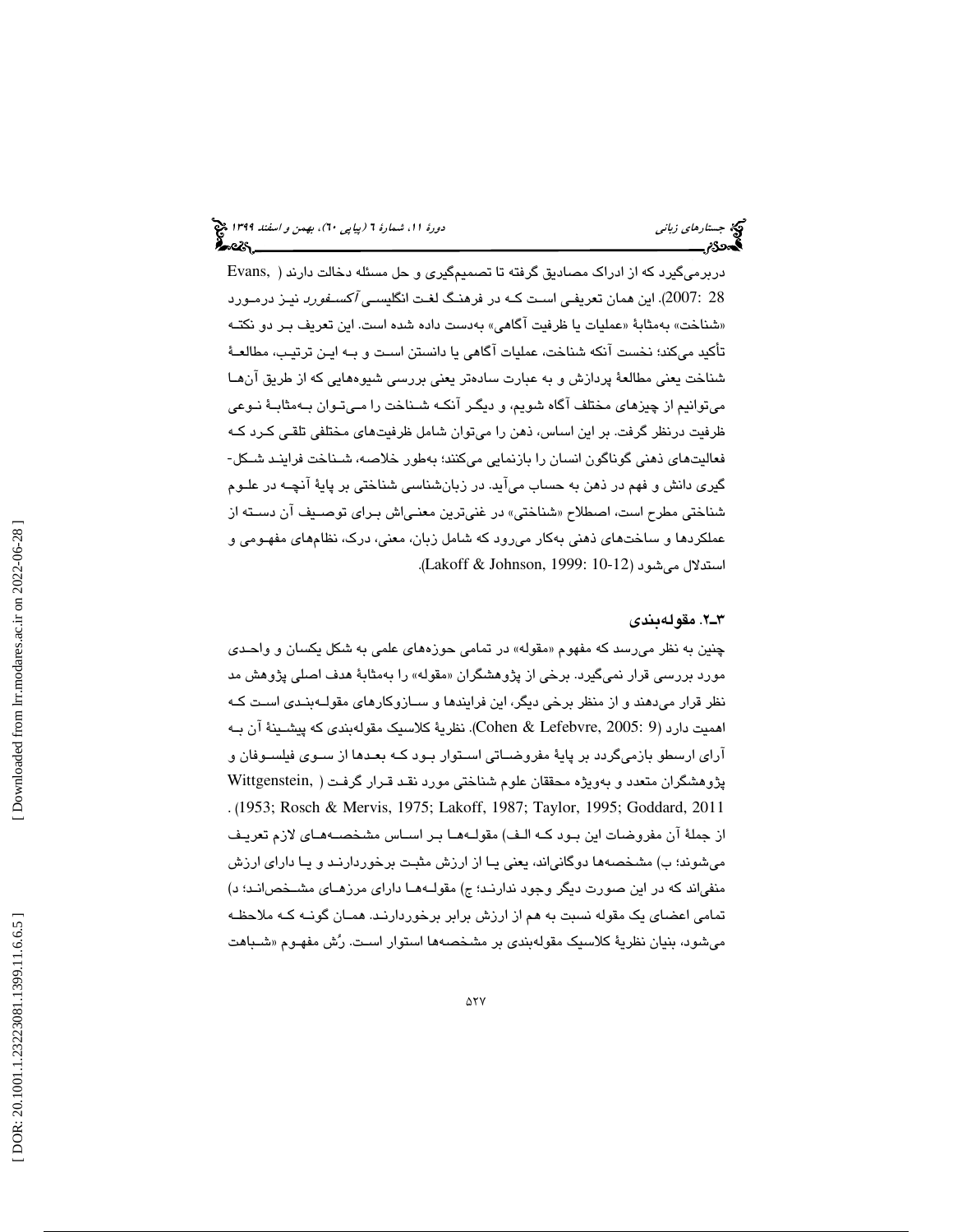خانوادگي» معرفيشده از سوي ويتگنشتاين را تعميم داد و درنهايت مقولهبنـدي پـيشنمونــه^ بنياد را مطرح ساخت كه بر اساس آن، قرارگيري واحـدهاي مختلـف در قالـب يـك مقولـه بـا توجه به ميزان پيشنمونگي قابل درجهبندي است و برخي اعضاي مقوله، نمونـه هـاي بهتـري براي آن مقوله به حساب مـي آينـد كـه گـرايش اصـلي اعضـاي آ ن مقولـه انـد. بحـث در بـاب مقولهبندي در رويكردهاي اخير شناختي بهويژه در زبانشناسي شناختي از منظر تجسـم يـا بدنمندي 9 مورد بحث قرار گرفتـه اسـت، امـا در ايـن ميـان، مطالعـات متعـددي نيـز از منظـر روانشناسي و عصبشناسي روي اين مسئله انجام شده است كه نشان ميدهد، مقولـ هبنـدي يكي از بنياديترين عملكردهاي مغز و شناخت انسان است كه از زمان نوزادي تجلي مـي يابـد (Mandler, 2004: 48-49) . برخی مطالعات عصب شناختی نشان دادهاند که کودک چند مـاه پس از تولد، بر اساس مشخصههـاي ادراكـي متعـددي نظيـر شـكل، رنـگ، و طـرح مـي توانـد مقولهبندي كند و در يك سالگي اين مقولهها مفهومي ميشوند و دانش جهان خارج نيز در اين مقولهبندي نقش ايفا ميكند (197 2008: ,Papalia( .

انسانها در جريان مقولهبندي به دو شكل عمل ميكنند؛ در واقع چيزهاي گونـاگون را بـر حسب اينكه از ردة مشتركي برخوردارند يا بر حسب اينكه داراي روابط موضـوعي مشـتركي هستند، طبقهبندي ميكنند. به اين ترتيب، مقولهبندي ردهاي `` (يـا طبقـهبنـدي مقولــهبنيــاد ``) و مقولهبندي موضوعي<sup>۱۲</sup> (يا طبقهبندي رابطهبنياد ۱<sup>۳)</sup> امكان طرح مييابد. مقولــهبنـدي ردهاي بـر اساس شباهت ميان ويژگيهاي چيزها و مقولهبندي موضوعي بر پاية روابط علّي، فضايي، و زماني ميان چيزها صـورت مـي پـذيرد ( 1984 ,Hutchinson & Markman(. بـراي نمونـه، تصور كنيد سه واژهٔ «مرغ، سنجاب، درخت» را به افرادي ارائه دهيم و از انهــا بخـواهيم كــه دو مورد را با هم در يک دسته قرار دهند. اگر آنها «مرغ و سنجاب» را با هم طبقهبندي كننـد، مقولهبندیشان بر حسب رده و در صورتی که «سنجاب و درخت» را با هم در یک طبقه قـرار دهند، مقولهبندي بر حسب موضوع است. بنـابراين، درواقـع مـا بـا طبقـه بنـدي مقولـه بنيـاد و طبقهبندي رابطهبنياد روبهرو هستيم (Li-jun, 2004: 57).

در مقالة حاضر با تكيه بر اين تعريف اخير از انواع مقولهبندي به بررسي نوع مقولهبنـدي در ميان فارسيزبانان خواهيم پرداخت.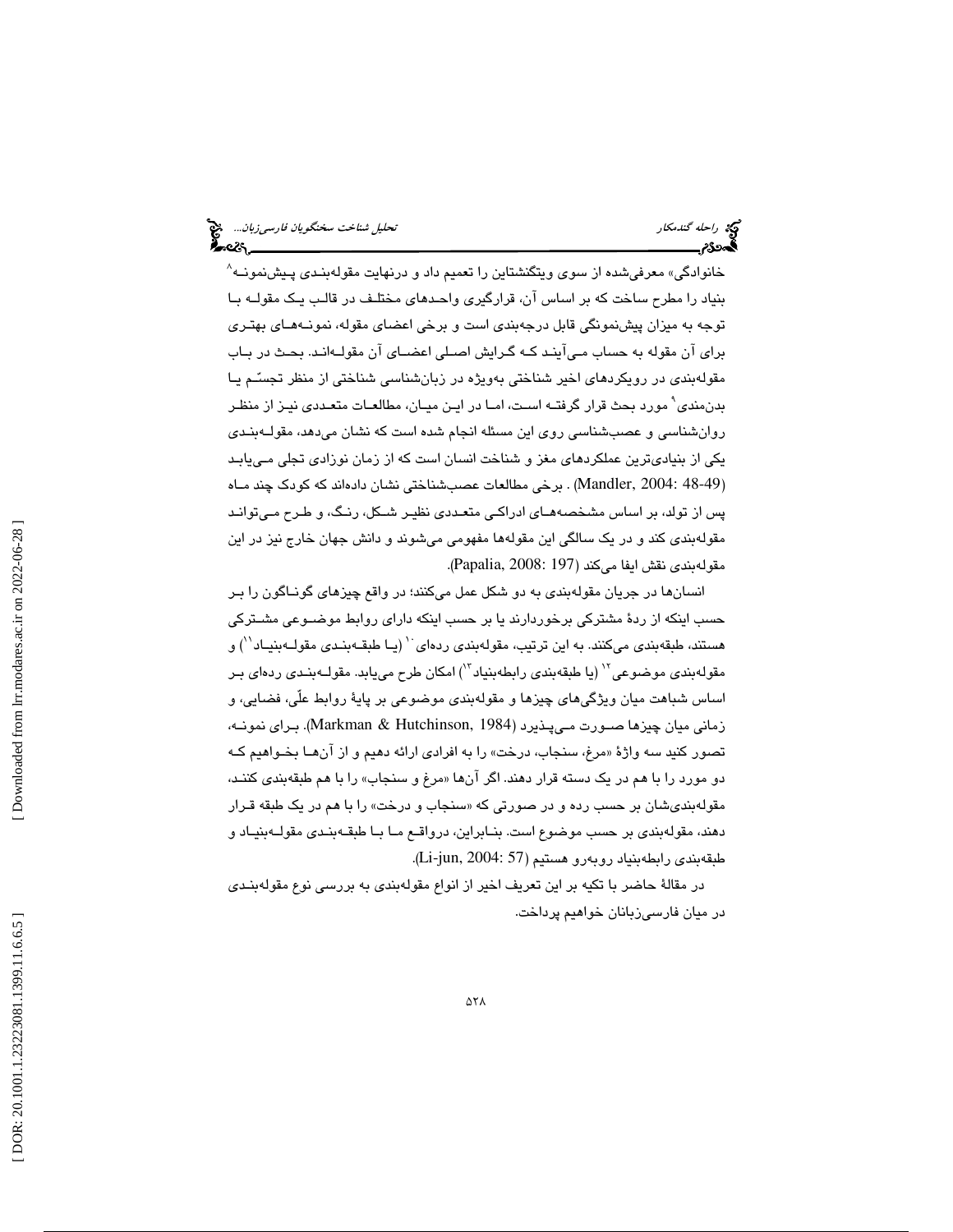## 3ـ3 . روششناسي پژوهش

پژوهش حاضر در قالب رويكردي كمـي و توصـيفي، از طريـق دو پرسـش نامـة تصـويري و زباني انجام شده است. اين آزمون پيشتر از سوي ليانگ وانگ چي<sup>؟'</sup>، روانشـناس متخصـص در زمينة رشد، بر روي تعدادي از كودكان امريكايي و چينـي انجـام شـده و پـس از او، لـي ـ جون جی°<sup>י</sup>، زی یونـگ زانـگ<sup>٦</sup>' و ریچـارد نیسـبت<sup>۱۷</sup> آن را بـر روی دانشــجویان امریکـایی و دانشجويان چيني و تايواني دانشگاه ميشيگان انجام داده و به نتايج مشابهي دست يافتهاند.

تعداد شركتكنندگان در پژوهش حاضر، 50 دانشـجوي خـانم و آقـاي فارسـي زبـان ( 25 خانم و 25 آقا) در مقطع كارشناسي ارشد زبانشناسي در تهران است كـه در محـدودة سـني 23 تا 50 سال هستند. پرسشنامة تصويري بهكـار رفتـه در پـژوهش حاضـر متشـكل از دو پرسش است كه يكي دقيقاً همان تصوير مربوط به آزمون پژوهشـگران نـامبرده در دانشـگاه ميشيگان است و ديگري با الگوگيري از آن طراحي شده است. پرسشنامة زباني نيـز متشـكل از ده پرسش در باب مقولهبندي اسـت كـه برخـي پرسـش هـاي آن در پرسـش نامـة ريچـارد نيسبت بهكار رفته بود. ما در ادامه، هر دو پرسشنامه را ملاحظه و تحليل خواهيم كرد.

## . تحليل شناخت فارسيزبانان 4

زبان نقشي اساسي در رشد شناختي انسان ايفا ميكند، آن هم از زماني كه كـودك بـه سـطح مشخصي از درك زبان دست پيدا ميكند. زبان كـه در وهلـة نخسـت بـه مثابـة ابـزاري بـراي ارتباط اجتماعي انسان رشد مييابد، بهتدريج به ابزاري دروني و حياتي بـراي شـكل دهـي بـه فرايندهاي شناختي تبـديل مـي گـردد؛ ايـن فراينـدها سـبب بسـط نظـام نمـادين و انتزاعـي اي ميشوند كه به كودك كمك ميكند تا تفكرش را سازماندهي كند (1962 ,Vygotsky( .

نگارنده در پژوهش حاضر به دنبال آن است تا عملكرد شناخت فارسيزبانان را در زمينة مقولـهبنـدي ارزيـابي و تحليـل كنـد. در واقـع مـيكوشـد ايـن مطلـب را معلـوم كنـد كـه آيـا فارسـيزبانان، درست ماننـد اسـيايي١عـاي شـرقي از طريـق تكيــه بـر «رابطـه» و «موضــوع»، چيزهاي مختلف را مقولهبندي ميكنند، يا در اين مورد مانند غربيها و بهويژه امريكـايي هـاي اروپايي عمل ميكنند و بر حسب «مقوله» و «رده» اين كار را انجام ميدهند. روشن شدن ايـن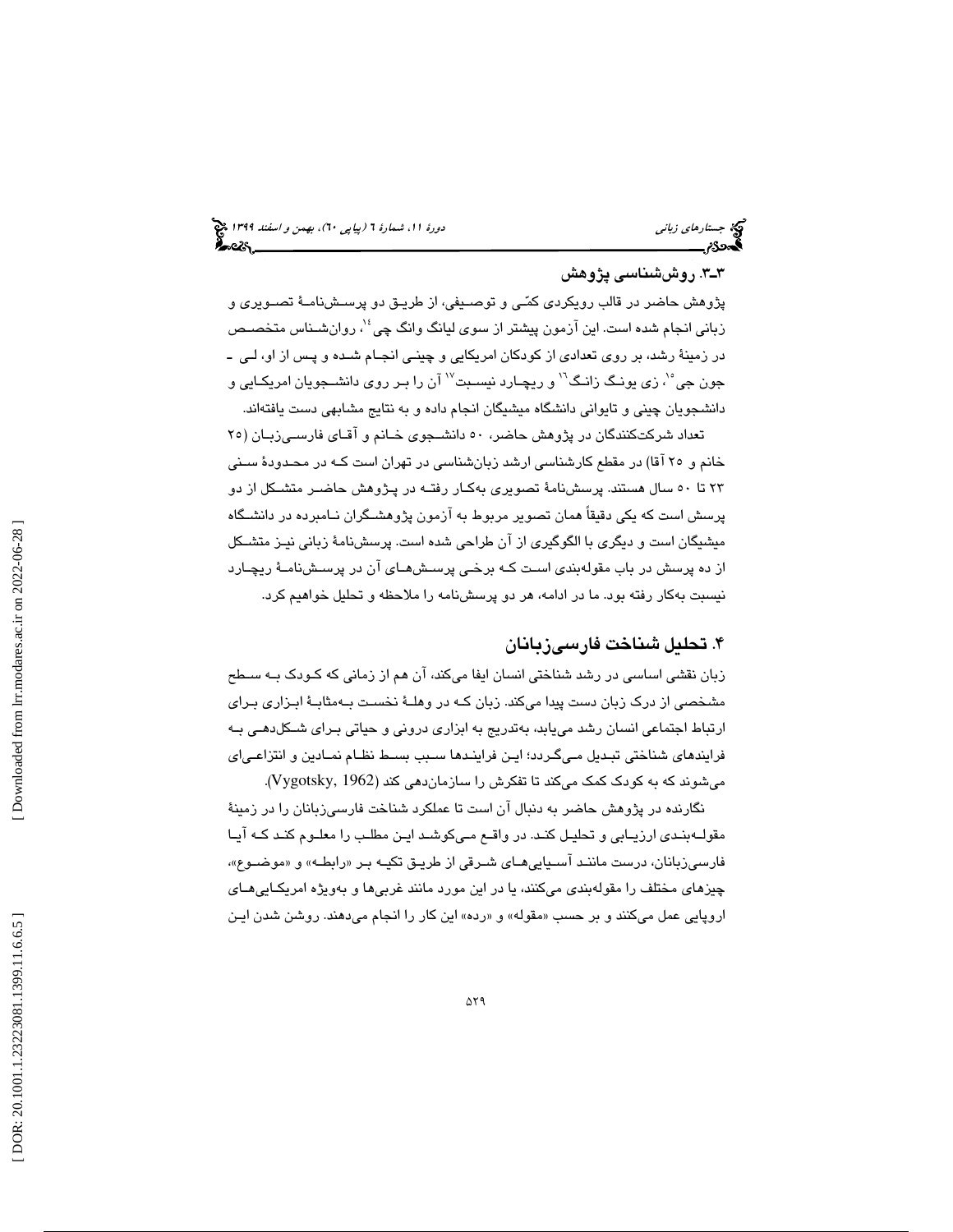مسئله ميتواند اين نكته را نيز معلوم كند كه آيا عملكرد زباني مقولهبندي در فارسيزبانان بر حسب محور همنشيني انجام ميشود يا اينكه آنها روي محـور جانشـيني بـه صـورت بنـدي زباني ميپردازند.

براي نيل به اين هدف از دو نوع پرسشنامة تصويري و زباني بهـره خـواهيم بـرد تـا در وهلة نخست، بر مبنـاي چگـونگي پـردازش ديـداري و سـپس بـا تكيـه بـر اطلاعـات زبـاني و غيرزباني، نوع مقولهبندي افراد را تعيين كنيم. پرسشنامـة تصـويري در قالـب شـكل 1 ارائـه شده است:



: ارزيابي دستهبندي بر حسب مقوله يا رابطه شكل 2 **Figure**: Evaluation of classification based on category or relationship

همان گونه كه گفته شد، ابتدا پرسشنامة تصويري در اختيار 50 شركتكننده قرار گرفـت و از انها خواسته شد تا مشخص كنند كه تصوير «پ» را با كـداميـك از تصــاوير «الـف» يـا «ب» در یک دسته قرار میدهند. پس از گذشت دو ماه، پرسشنامهٔ زبانی در اختیار این گـروه قرار گرفت. فاصلة زماني ايجاد شده براي اين بود كـه شـركت كننـدگان بـدون تأثيرپـذيري از پرسشنامة پيشين به سؤالات جديد پاسخ دهند. سؤالات اين پرسشنامه در ادامه ارائـه شـده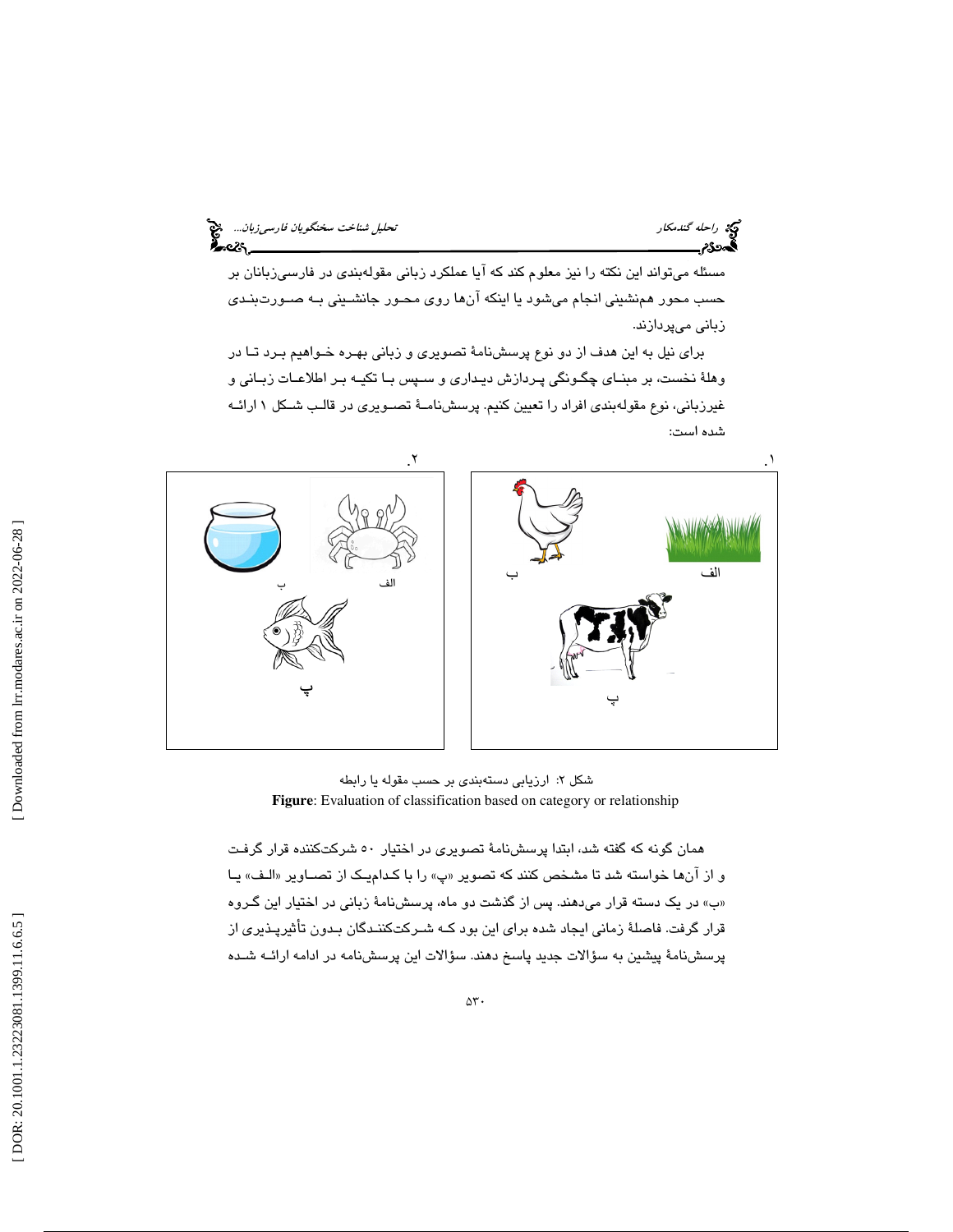$\Delta \Upsilon$  ) است. شركت كنندگان بايد معلوم ميكردند كه هر يك از موارد مشخص شده را با كداميـك از گزينههاي «الف» يا «ب» در يک دسته مقولهبندي ميكنند: 1. ميمون الف. موز ب. پاندا 2. فنجان الف. ليوان ب. چاي 3. فوتبال الف. دروازه ب. شنا 4. مار الف. آفتاب پرست ب. نيش 5. پاريس الف. برج ايفل ب. لندن 6. مسلمان الف. مسيحي ب. نماز 7. تابستان الف. گرما ب. پاييز 8. نيوتُن الف. گاليله ب. نيروي جاذبه 9. بينوايان الف. ويكتور هوگو ب. قلعة حيوانات 10. فردوسي الف. سعدي ب. شاهنامه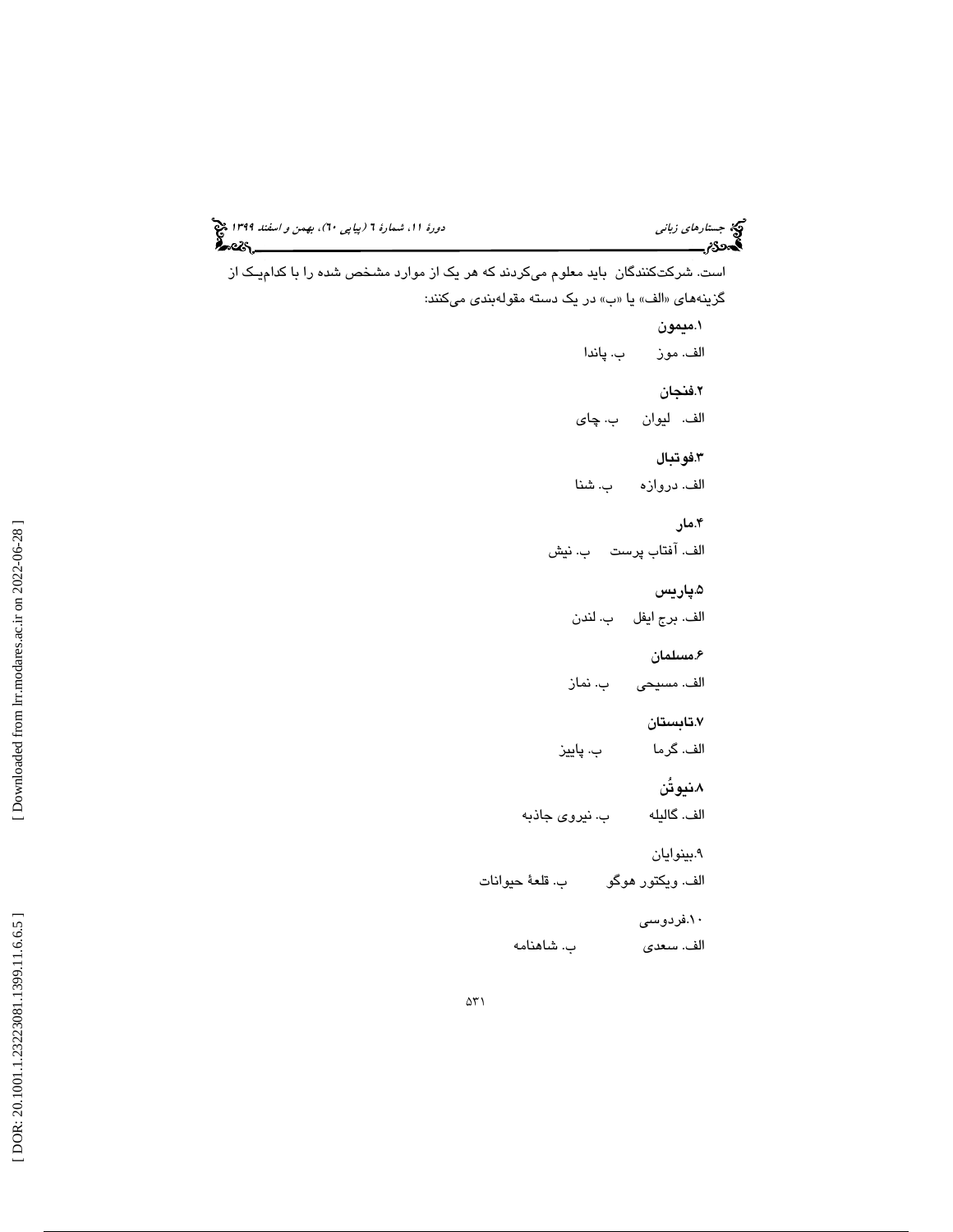بررسـي پرسـشنامـة تصـويري نشـان داد كـه فارسـيزبانـان بـه گونـهاي متفـاوت از انگليسيزبانان مقولهبندي را انجام ميدهند. از ميان 50 شركتكنندة خانم و آقـا، 35 نفـر هـر دو تصوير ۱ و ۲ را بر حسب «رابطه» مقولهبن*دی* کردند؛ به اين معنی که انهــا در تصــوير ۱، گاو را با علف و در تصوير 2 ماهي را با تُنگ آب در يك دسته قرار دادند. به اين ترتيب، اينكه «گاو علـف مـيخـورد» و «مـاهي درون تنـگ اب قـرار مـيگيـرد» و نـوعي رابطـه و ارتبـاط موضوعي را بازنمايي ميكند، ملاك مقولهبندي درنظر گرفته شده است. 7 نفر هر دو تصـوير را با توجه نوع «مقوله» دستهبندي كردند؛ يعني «گاو» را با «مرغ» و «ماهي» را بــا «خرچنـگ» در يك دسته قرار دادند. 8 نفر نيز در يكي از تصاوير مؤلفة رابطه را براي مقولـه بنـدي لحـاظ كردند و در ديگـري، مقولــه يــا رده برايشــان مــلاک دســتهبنـدي بـود. ايـن آزمـون درمـورد امريكاييهاي اروپايي و آسياييهاي شرقي با اين نتيجه همراه بود كه امريكاييهاي اروپـايي، «گاو را با مرغ» و آسیاییِهای شرقی «گاو را با علـف» مقولــهبنـدی کـرده بودنـد ( Nisbett, 140-142 2003:). نمودار 1 نشان ميدهد كه بخش اعظم فارسيزبانان در زمينة مقولهبنـدي تصويري عملكردي مشابه چينيها و كره ايها داشتهاند.



نمودار ۱: مقولهبندی موضوعی در مقابل مقولهبندی ردهای فارسیزبانان در پاسخ به پرسشنامهٔ

تصويري

**Chart 1:** Thematic categorization versus taxonomic categorization of Persian speakers in response to the visual questionnaire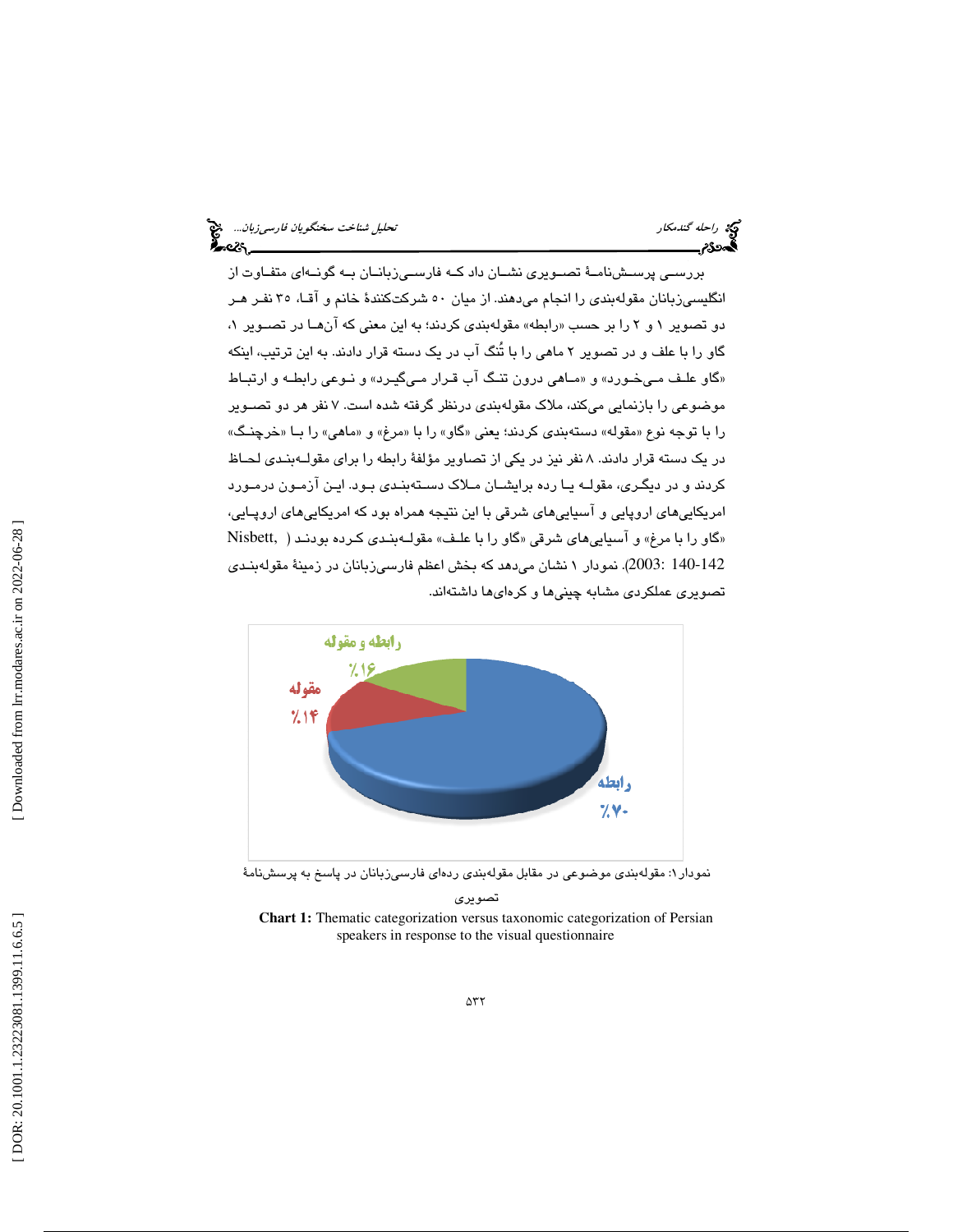# جستاره*اي زباني (بياپي 60)، بهمن و اسفند 1*394 فرانس به 130 دورة ا $\mu$  شمارة 1 (پياپي 61)، بهم*ن و اسفند 1*34 فر

همانطور كه ملاحظه ميشود، گـرايش غالـب فارسـي زبانـان بـه مقولـه بنـدي بـر حسـب «موضوع» و به عبارت دیگر، درنظر گرفتن نوعی «رابطـه» میـان پدیـدههـا یـا چیزهاسـت؛۷۰ درصد فارسیزبانان بر حسب رابطه، ۱۶ درصد بر حسب مقوله و ۱۲ درصد بر حسب رابطه و مقوله دستهبندي را انجام دادهاند. اين گرايش غالب در مقولهبندي موضوعي را مـي تـوان از طريق پاسخهاي ارائهشده به پرسشنامة زباني نيز ملاحظه كرد.

در پرسشنامهٔ زباني، مقولهبندي «ميمون با موز»، «فنجان با چاي»، «فوتبـال بـا دروازه»، «مـار با نيش»، «پاريس با برج ايفل»، «مسلمان با نماز»، «تابستان بـا گرمـا»، «نيـوتن بـا نيـروي جاذبـه»، «بینوایان با ویکتور هوگو»، و «فردوسی با شاهنامه» نشان میدهد که فـرد بـرای ایـن کـار، معیـار «رابطه» و در واقع «ارتباط موضوعي» را درنظر گرفته و به اين ترتيب «مقولهبندی موضــوعی» بــه دست داده است. اين در شرايطي است كه مقولهبندي «ميمون با پاندا»، «فنجان بـا ليـوان»، «فوتبـال با شنا»، «مار با آفتاب پرست»، «پاريس با لندن»، «مسلمان با مسيحي»، «تابستان با پـاييز»، «نيـوتن با گاليله»، «بينوايان با قلعهٔ حيوانات»، و «فردوسي با سعدي» گواه ان است كه فـرد در جريــان ايــن كار، از ملاك تشابه مشخصهها و ويژگيهاي مشترك ميـان چيزهـا بهـره بـرده اسـت. ايـن همـان ملاكي است كه از سوي امريكاييهاي اروپايي مورد استفاده قرار گرفتـه اسـت. آن هـا در پـژوهش انجامشده، «میمون» را با «پاندا» در یک گروه قرار دادهاند، ان هم به این دلیل که هر دو پســتاندارند و دارای مشخصهها و ويژگیهای مشترک زيستیاند (2004 .Ji et al.,

پاسخهاي ارائهشده به پرسشنامة زباني، نتايج بهدسـت آمـده از پرسـش نامـة تصـويري را تأييد ميكند. از مجموع ٥٠ شركتكننده، ٣٨ نفر مقولهبندي را بر حسب معيار «رابطه»، ٥ نفر بـر حسب «رده» و ۷ نفر به صورت تركيبي يعني بــا توجــه بــه رابطــه و رده انجــام دادنــد. از ميــان كساني كه به صورت تركيبي يعني با درنظر گرفتن رابطـه و رده مقولـه بنـدي كـرده بودنـد نيـز گرايش غالب با معيار «رابطه» بود؛ به اين معنى كه بخش عمدهاى از انها دستهبندى موضــوعى را بر دستهبندي ردهاي ترجيح داده بودند و براي نمونه، از ميان ده پرسش مـورد نظـر، اكثـراً 7 مورد را با توجه به ارتباط موضوعي و فقط 3 مورد را بر حسب تشابه ردهاي دستهبندي كـرده بودند. عملكرد شناختي شركتكنندهها در اين بخش نيز در نمودار 2 نشان داده شده است: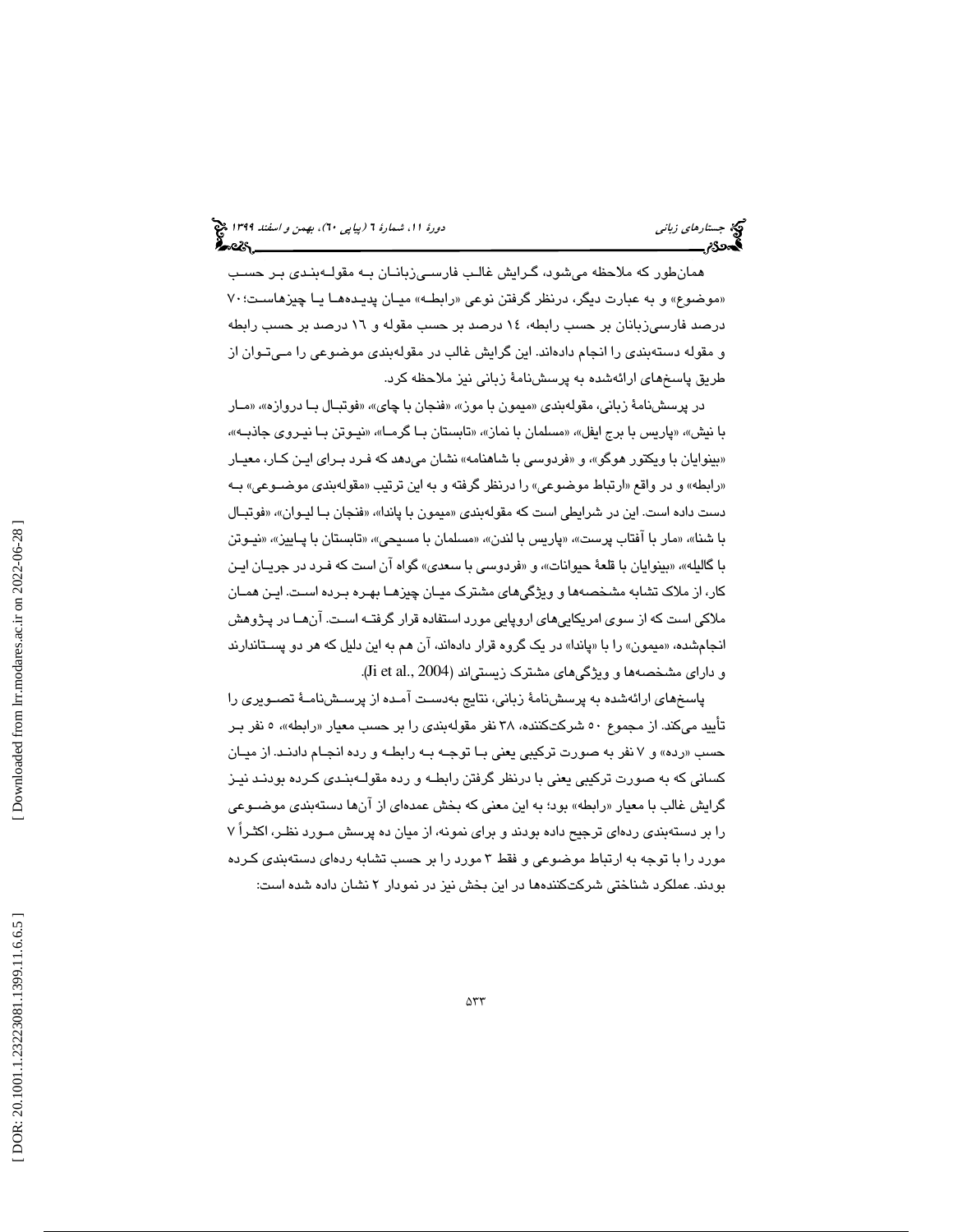

نمودار ۲: مقولهبندي موضوعي در مقابل مقولهبندي ردهاي فارسيزبانان در پاسخ به پرسشنامهٔ زباني

**Chart 2:** Thematic categorization versus taxonomic categorization of Persian speakers in response to the verbal questionnaire

## . نتيجه 5

در مقالهٔ حاضر یکی از مهمترین فرایند*ه*ای شناختی انسان یعنی «مقولــهبنـدی» مـدنظر قــرار گرفت؛ فرايندي كه انسان از نخستين ماههاي تولد، بر مبناي آن به سازماندهي جهان و درك پديدههاي پيرامونش ميپردازد. بررس*ي* «مقولهبندي» در نقاط مختلف دنيا نتــايج جــالبي را در باب تفاوتهاي عملكرد شناخت انسان بهدست داده است، اما در اين ميـان، تـاكنون پژوهشـي صورت نگرفته است تا چگونگي عملكرد شناختي فارسيزبانان را بازنمايي كند. بررسـي هـاي متعدد نشان دادهاند كه غربيها مقولهبندي را بر حسب تشابه ويژگيهاي ردهاي ميان دو چيز و آسياييهاي شرقي با توجه به ارتباط موضوعي و بر حسب رابطـة موجـود ميـان دو چيـز انجام ميدهند. بررسي اين مسئله نهتنها نشان ميدهد كه شناخت در تمامي انسانهـا يكسـان نيست، بلكه ميتواند در مطالعة عملكرد شناخت در مسائل مربوط به زبان نيز راهگشـا باشـد. بر اين اساس، افرادي كه مقولهبندي را بر حسب موضوع يا رابطه انجام ميدهند، در واقع بـر روي محور فرضي همنشيني عمل ميكنند و كساني كه مقولهبندي را بر حسب رده يـا تشـابه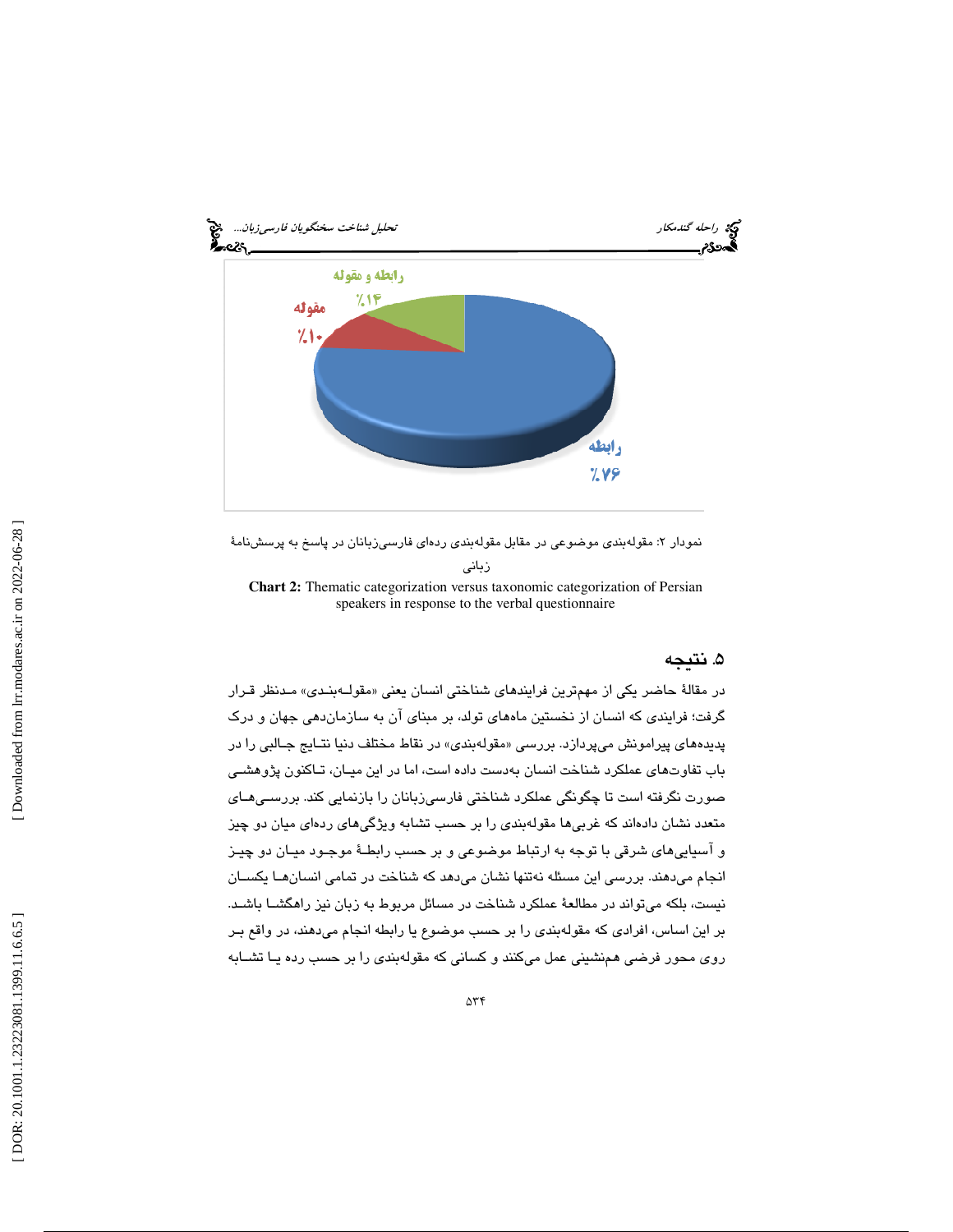ويژگيها انجام ميدهند، بر روي محور فرضي جانشيني به صورتبندي زبـاني مـي پردازنـد. نتايج آزمونهاي انجامشده در اين پژوهش نشان ميدهد كه در ميان فارسيزبانـان، گـرايش غالـب در مقولــهبنـدي، درنظـر گــرفتن معيــار «رابطــه» اســت. چنــین بــه نظــر مــیرســد کــه فارسيزبانان، به مجاورت و همنشيني چيزها با هم توجه بيشتري ميكنند تا شباهت و امكان جانشيني چيزها. در چنين شرايطي، پرسشهاي متعدد ديگري نيز امكان طرح مييابنـد، ماننـد اينكه آيا بر اين اساس ميتوان گفت كه در زبان فارسي كاربرد مجاز بيشتر از استعاره اسـت يا خير؟ (مجاز بهمثابة فرايندي كه بر حسب مجاورت صورت ميپذيرد و اسـتعاره بـه عنـوان فرايندي كه روي محور جانشيني عمل مي كنـد و بـر حسـب مشـابهت رخ مـي دهـد)؛ عملكـرد شناخت انسان در مقولهبن*دی* و درک «مفاهیم انتزاعی» به چه صورت است؟ این پرســشهــا و دهها پرسش ديگر هنوز نياز به بررسي و پژوهش دارند كه در اين مختصر امكان پرداختن به آنها وجود ندارد.

## . پينوشت ها 6

- 1. categorization
- 2. Hume
- 3. Locke
- 4. Mill
- 5. representation
- 6. computationalists
- 7. connectionists
- 8. prototype
- 9. embodiment
- 10. taxonomic categorization
- 11. category-based classification
- 12. thematic categorization
- 13. relationship-based classification
- 14. Chiu
- 15.Jun Ji
- 16. Zhang
- 17. Nisbett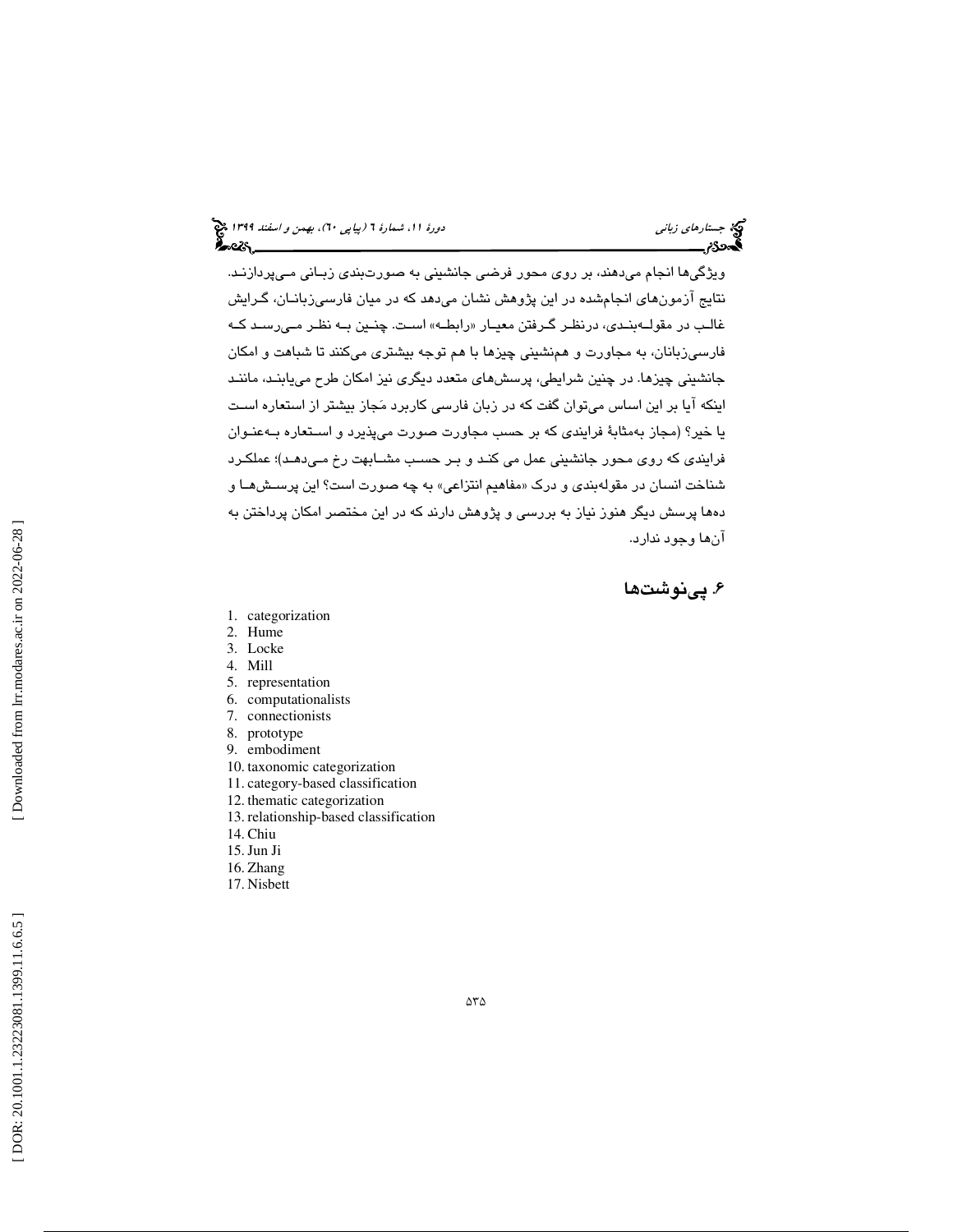راحله گندمكار تحليل شناخت سخنگويان فارسي زبان...<br>التحادثی الحادثی الحادثی الحادثی الحادثی الحادثی الحادثی الحادثی الحادثی الحادثی الحادثی الحادثی الحادثی الحاد

## . منابع 7

- افراشي، آ. (١٣٩٣). مقولهبندي و شناخت. *پازند، ٣٧،* ٥-١٩.
- سبزواري، م. (1397). بررسي انواع چندمعنايي در فارسي معيار بـا رويكـردي شـناختي. جستار*های زبانی، ه*٤، ۲۵۱–۲۷۱.
- گشمردي، م.ر. (1396). آموزش زبان با رويكرد شناختي: اهميت علوم اعصـاب شـناختي در آموزش زبان خارجي. *جستارهاي زباني، ۲۹،* ۶۷-۷۰.
- گلفــام، ا،. و بهرامــي خورشــيد، س. (1388). ســببيســازي و تصــويرگونگي؛ رويكــردي شناختی. *زبانپژوهی، ۱*، ۱٤۳–۱٦٦.
- نصرتي، ش،. و ركعي، م. (1394). سرشت مقولهبندي؛ اصول حاكم بر مقولهبندي منطقـي، شباهت خانوادگي و پيشنمونهاي. *ذهن، ٦٢،* ٥٣-٧١.
- يگانـه، ف،. و افراشـي، آ. (1395). اسـتعارههـاي جهتـي در قـرآن بـا رويكـرد شـناختي. جست*ارهای زبانی، ۳۳،* ۱۹۳–۲۱٦.

## **References**

- Afrashi, A. (2014). Categorization and cognition. *P* ɑ*zand*, 37, 19-50 .[In Persian].
- Benjafield, J. G. (2007). *Cognition* (3rd ed.). Oxford: Oxford University Press.
- Cohen, H. & Lefebvre, C. (2005). Bridging the category divide. In H. Cohen & C. Lefebvre (eds.), *Handbook of categorization in cognitive science*. London: Elsevier. 1-15.
- Evans, V. (2007). *A Glossary of cognitive linguistics*. Edinburgh: Edinburgh University Press.
- Gashmardi, M. R. (2017). Cognitive teaching: Importance of cognitive neuroscience in the teaching of foreign languages. *Language Related Research*. *8 (4):* 47-70 .[In Persian].
- Goddard, C. (2011). *Semantic analysis: A practical introduction*. Oxford: Oxford University Press.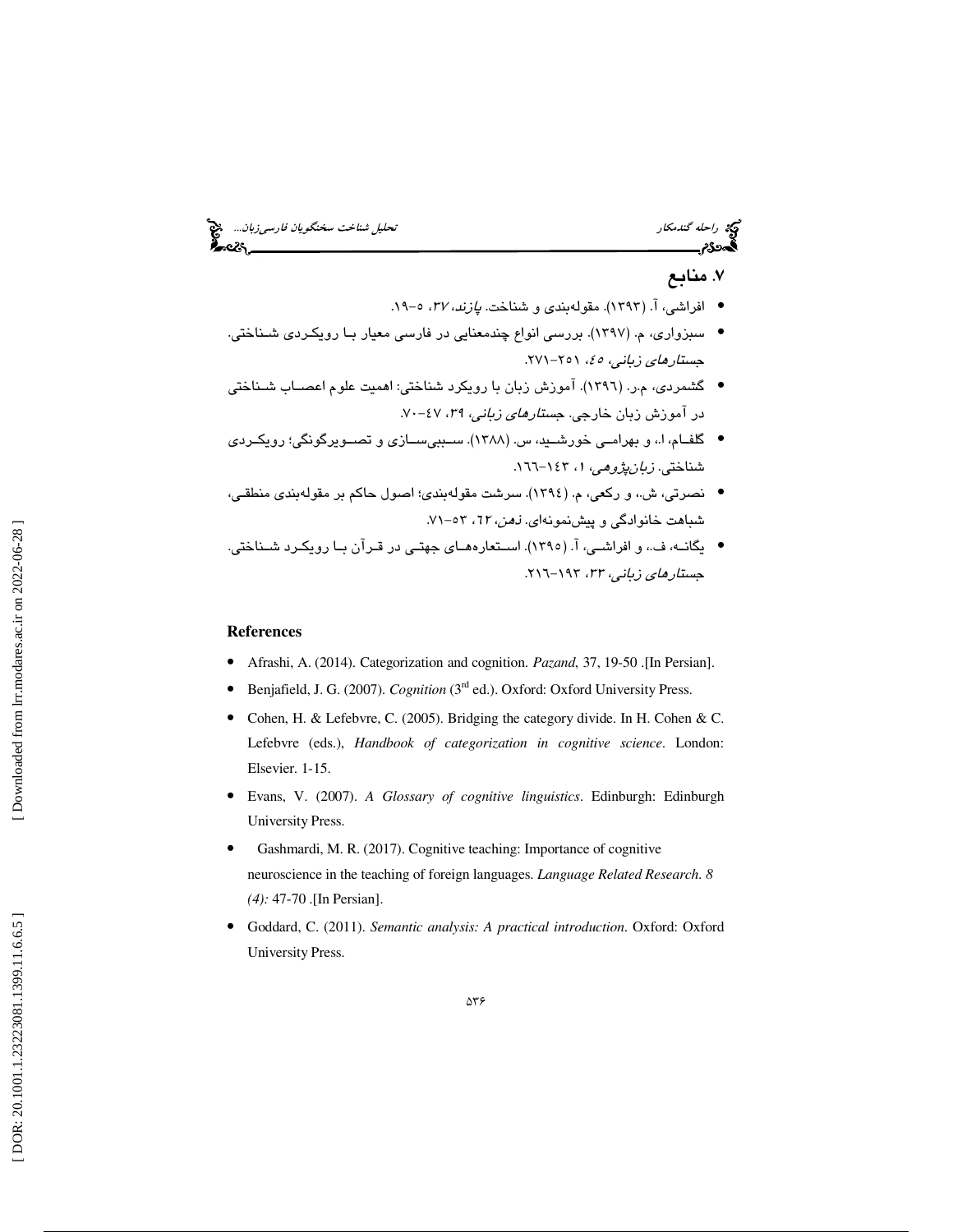#### جستاره*اي زباني (بياپي 60)، بهمن و اسفند 1*394 فرانس به 130 دورة ا $\mu$  شمارة 1 (پياپي 61)، بهم*ن و اسفند 1*34 فر ಹಿಂದಿ



- Golfam, A. & Bahrami-Khorshidi, S. (2009). Causation and iconicity: A cognitive Approach. *Journal of Language Research*. *1* (1):143-166. [In Persian].
- Hornby, A. S. (2015). *Oxford advanced learner's dictionary of current English* (9<sup>th</sup> ed.). Oxford University Press.
- Ji, L. J. & Nisbett, E. R. & Zhang, Z. (2004). Is it culture or is it language? Examination of language effects in cross-cultural research on categorization. *Journal of Personality and Social Psychology*, vol. 87, No. 1. 57-65.
- Ji, L. J. & Yap, S. (2016). Culture and cognition. *Current Opinion in Psychology*, *8*. 105-111.
- Lakoff, J. (1987). *Women, fire and dangerous things, what categories reveal about the mind*. Chicago and London: Chicago University Press.
- Lakoff, J. & Johnson, M. (1999). *Philosophy in the flesh; The embodied mind and its challenge to western thought*. New York: Basic Books.
- Mandler, J. M. (2004). *The foundation of mind: Origins of conceptual thought*. Oxford: Oxford University Press.
- Markman, E. & Hutchinson, J. (1984). Children's sensitivity to constraints on word meaning: Taxonomic versus thematic relations. *Cognitive Psychology, 16*. 1– 27.
- Menary, R. (2007). *Cognitive integration; Mind and cognition unbounded*. London: Palgrave Macmillan.
- Nisbett, R. E. (2003). *The Geography of thought; How Asian and Westerns think differently… and Why*. New York: The Free Press.
- Nisbett, R. E., Peng, K., Choi, I., & Norenzayan, A. (2001). Culture and systems of thought: Holistic versus analytic cognition. *Psychological Review, 108* . 291–310.
- Nosrati, Sh. & Rok'i, M. (2015). The nature of categorization; Principles of logical categorization, family and prototipical resemblance. *Mind*. *62*, 53-71.[In Persian].
- Papalia. D. (2008). *Child's world: Infancy through adolescence*. S. 1.: Mcgraw-